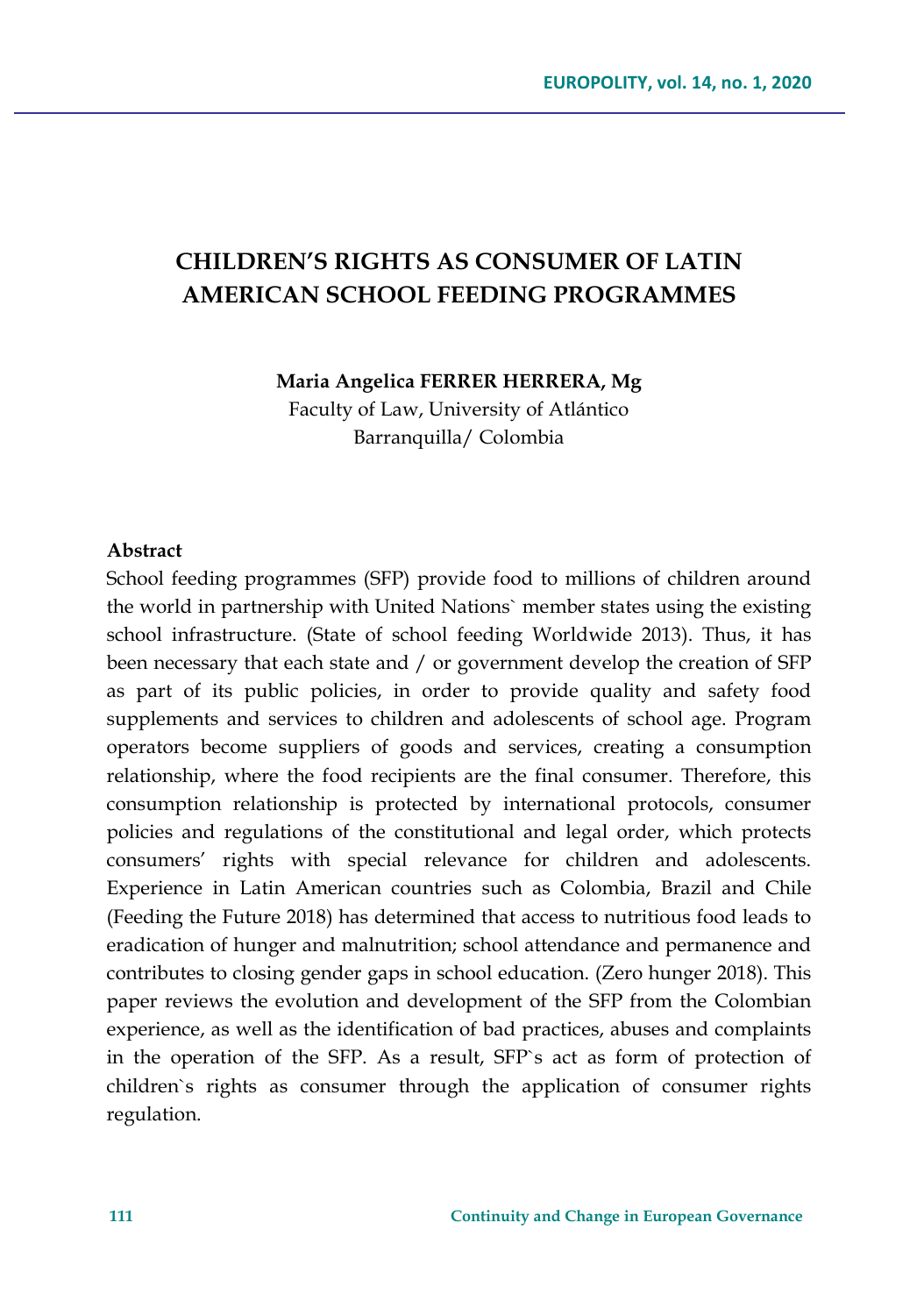**Keywords:** child development; children as consumer; consumer rights; food safety; right to education; School feeding programmes.

## **1. INTRODUCTION**

Children and youngsters of school age are the main recipients of World Food Programme (WFP) developed by the United Nations (UN). Its aim is to make all children in the world to be included in the school system, guaranteeing them a nutritional food of quality, needed to develop their abilities (Panorama 2019).

WFP from its consolidation, in 1965, in fact and law by UN, provides school feeding to millions of children in the world in partnership with UN's member states and governments using the existing school infrastructure (State of school feeding Worldwide 2013). To do this, it has been necessary for each state or government to develop, in its public policies, the creation of School Feeding Programme (SFP), which provides quality, safety and suitable goods and services. Besides providing children with the access to a nutritional food, eradicating hunger and malnutrition, SFP also guarantees school attendance and permanence, reduces dropout and closes gender gaps in school education. (Zero Hunger 2018). Unquestionably, SFP in addition to being an excellent strategy to eradicating hunger and malnutrition of children and young people in the world, it also has become an "educational, health, nutritional safety, social protection and human development promotion tool" for Latin America states or governments (Espinoza 2015).

It is therefore appropriate to compare the experience of Latin American countries as Colombia, Brazil and Chile creating and implementing SFP. This comparison will allow us to know their legal frameworks, financial capacity, infrastructure, improvement and challenges (Feeding the future 2017). It is also important to highlight the proximity and influence of SFP in accomplishing the 2 and 4 Sustainable Development Objectives (SDO) of the Agenda 2030 approved by UN as a result of the agreement of more than 150 heads of States and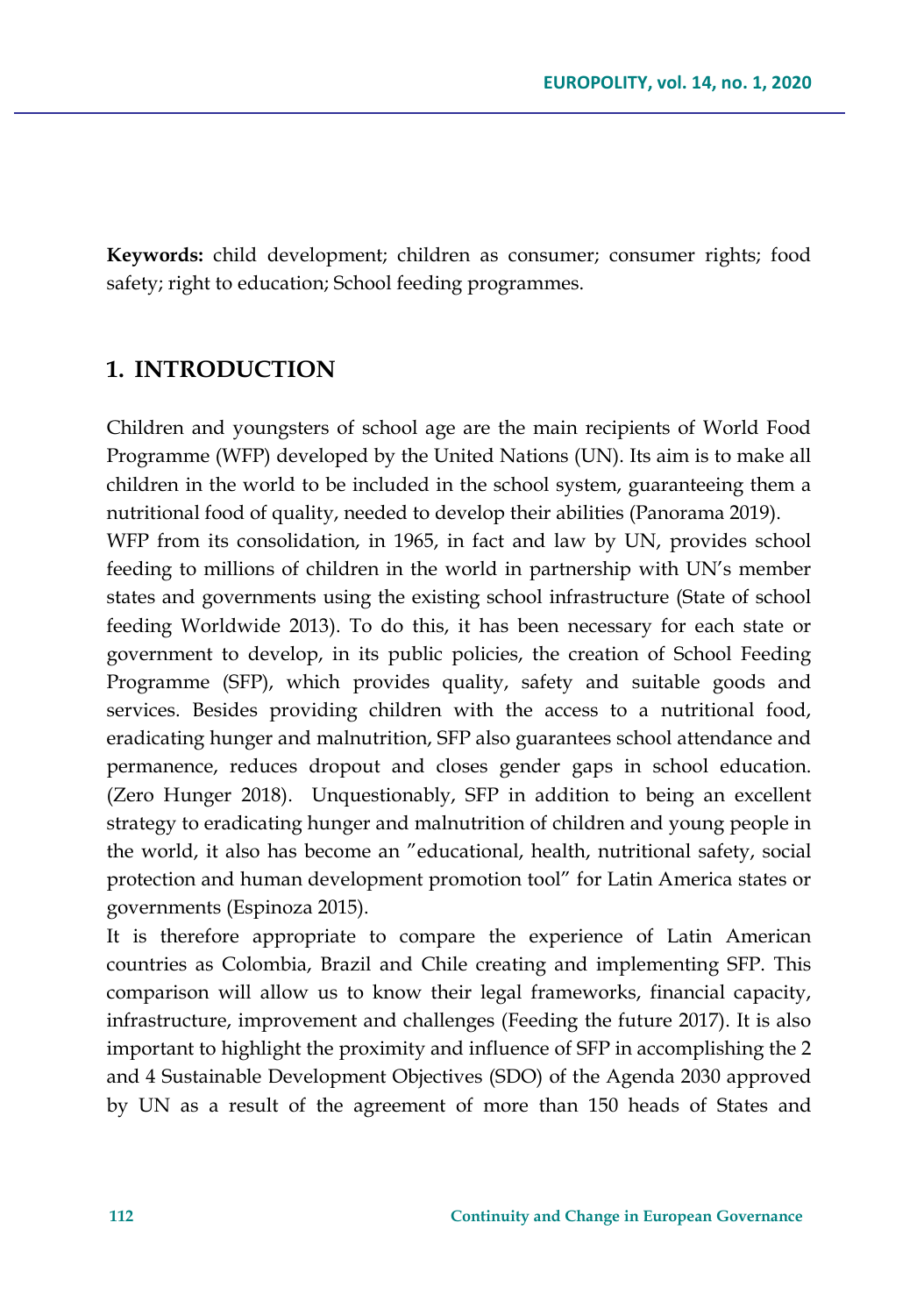Governments at the Sustainable Development Summit 2015, regarding to zero hunger and education for 2030 (SDO 2018).

Consequently, SFP in each school system must guarantee a quality, safety and appropriate service to children recipients. So, the children recipient becomes a consumer protected by the international protocols as well as constitutional and legal regulations protecting consumers' rights especially children and young people, as is shown in Colombian case1. Thus, if the children is seen by the SFP as a consumer subject, in the case of existing anomalies or irregularities in the development of this program in relation to the incomplete delivery of food, food security and health problems (Committee on World Food Security 2013), the preventive and corrective actions must guarantee the integral protection of children and adolescents not just as simple actors in the program but consumer subjects whose fundamental rights, such as health, life and education, could be violated (SFP 2019).

This is why it is absolutely necessary to guarantee this population the access to the knowledge of their rights, actions and duties, not only as a state programme's beneficiaries but also as consumer subjects, who have a national and international protection in constitutional and legal frameworks, i.e. the Consumer Statute, which provide administrative and jurisdictional actions that consumers may take in front of a deficient provision of goods and services on the part of providers. The present analysis will show the Colombian regulatory framework and the juridical tools available to the consumer children to protect their rights in SFP.

## 1.1. School Feeding Programme in Latin America *1.1.1. Colombia*

The Colombian SFP started very recently when comparing to the emergence of UN feeding programmes. SFP is defined as "a state strategy that promotes children and adolescents' access with permanence in the official education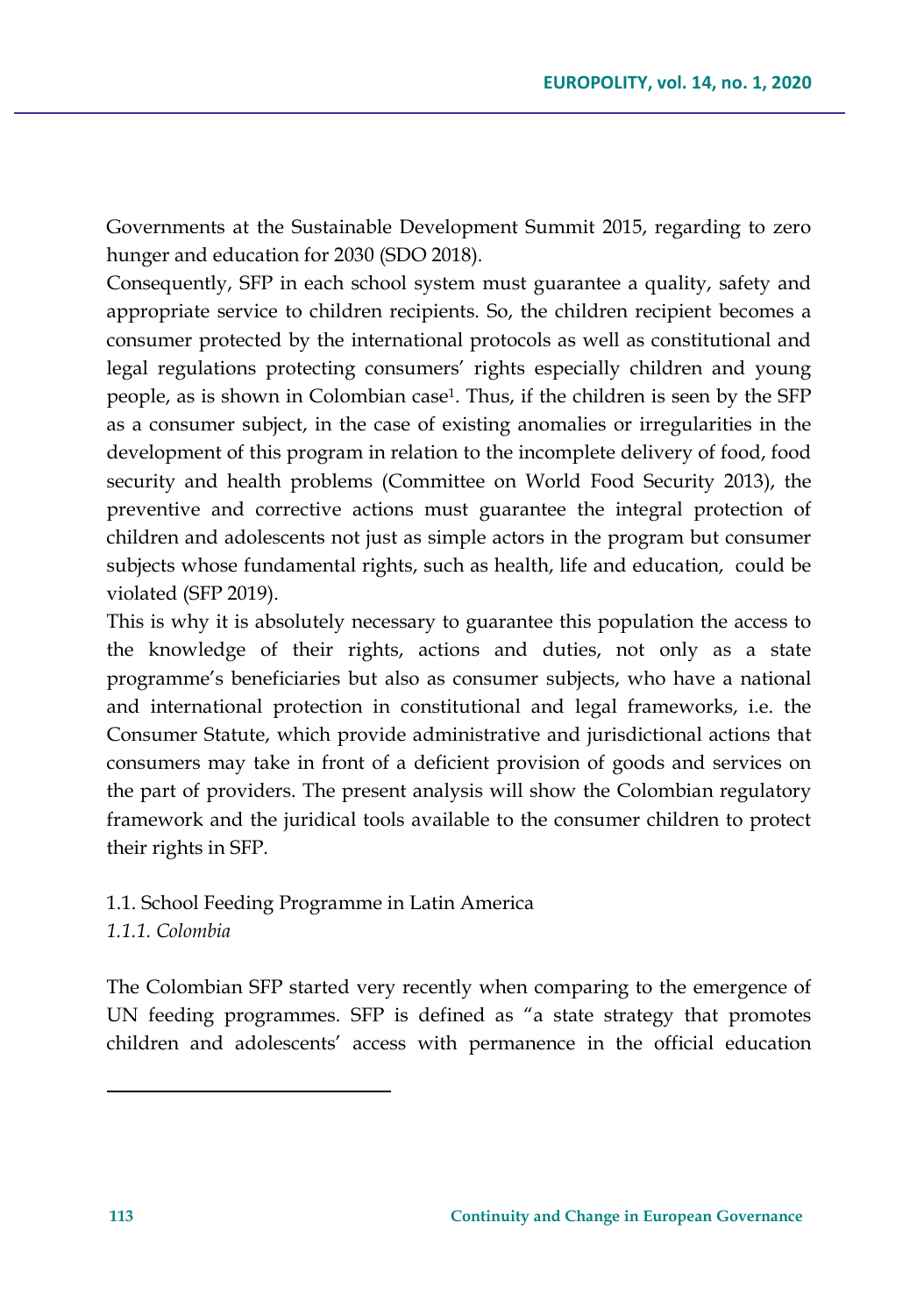system, by providing a nutritional supplement during the school day, in order to maintain safety levels, impact positively on the learning processes and cognitive development, reduce the truancy and dropout, and promote healthy lifestyles", in accordance with the Decree 1075 of 2015, art. 2.3.10.2.1.1.

- The actors of SFP, with specific responsibilities are:
	- $\checkmark$  Ministry of National Education MNE-
	- $\checkmark$  Certified Territorial Entity CTE-
	- $\checkmark$  Children and adolescent beneficiaries
	- Parents
	- $\checkmark$  Operators
	- $\checkmark$  Food handlers
	- $\checkmark$  Principals Educational institutions
	- $\checkmark$  Teachers and directive teachers
	- $\checkmark$  Community in general.

In accordance with the Law 1450 of 2011 (National Development Plan 2010- 2014), the National Education Ministry assumes the execution and development of SFP, early operated by the Colombian Institute of Family Welfare (ICBF by its acronym in Spanish), and later, with an orientation, execution and articulation work, with territorial entities. However, since 2013 the NEM has assumed the commitment of operating the program under its supervision, under two modalities: centralized and decentralized.

Such a program (SFP) is ruled by the Decree 1852 of 2015 issued by the NEM. This Decree points out at CTE as responsible of the selection, recruitment and implementation of the program. In the same way, Resolution 16432 of 2015 establishes the specificities about responsibility, minute pattern and social control mechanism of the program. Its funding depends on national resources transferred to CTEs; however, these as responsible of the educational service in their jurisdiction must execute with their own resources the implementation, financing and execution of the program in accordance with NEM guidelines, specified in the art. 2.3.10.3.2. of the Decree 1075 of 2015.

Among the functions of the NEM regarding SFP, it can be mentioned:

*1. Define, deliver and update the Technical-Administrative Guidelines of SFP, the standards and minimum conditions for the execution of the Program and the*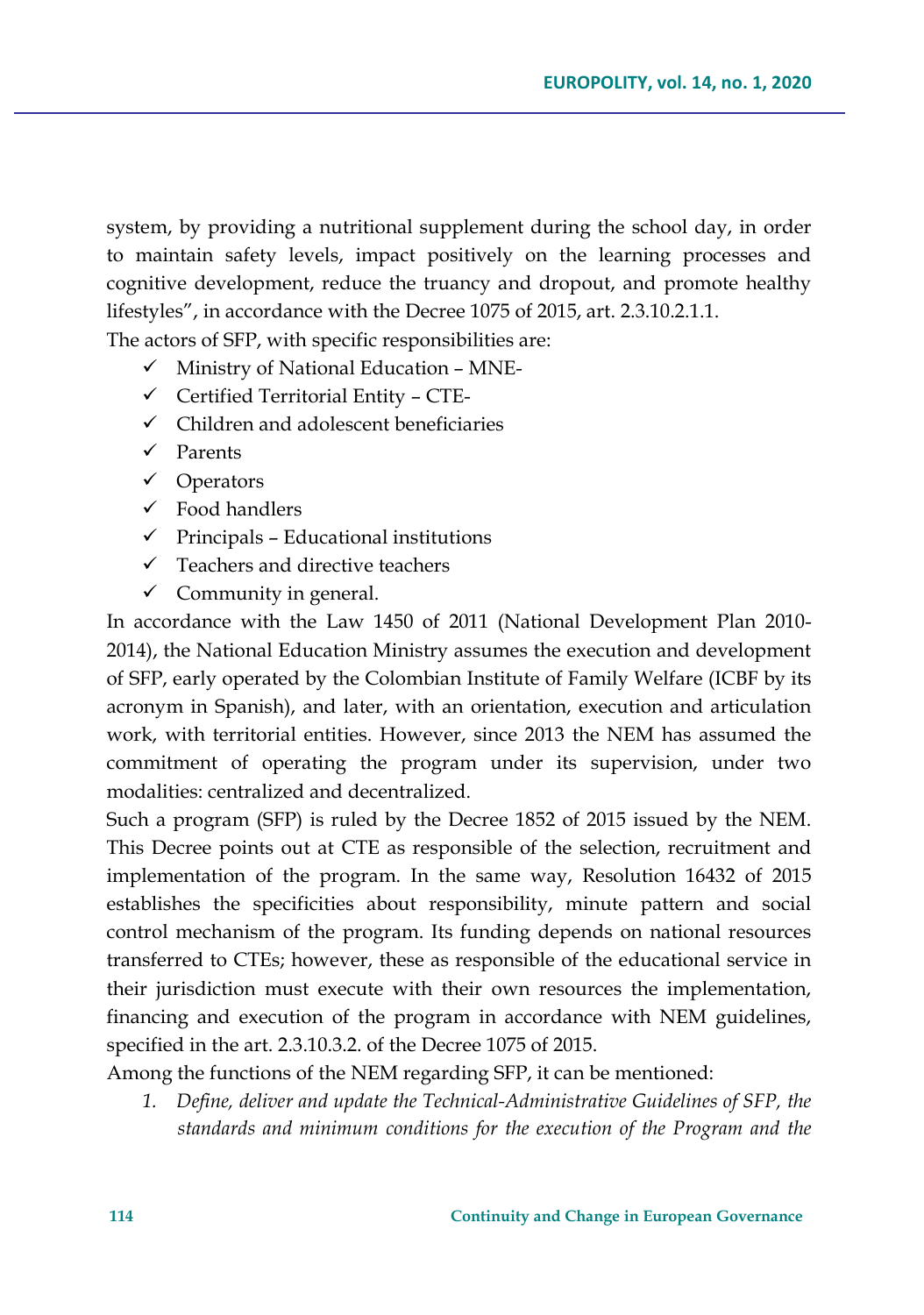*provision of the service, which will be mandatory and applicable for territorial entities, operators and in general the actors of the program, regardless of the source of resources with which is financed.*

- *2. Guide and articulate SFP based on minimum standards of mandatory compliance for its provision.*
- *3. Provide technical assistance to territorial entities for the implementation and execution of the SFP in their respective jurisdictions.*
- *4. Distribute and transfer to the territorial entities the co-financing resources of the Nation General Budget to the SFP, so that they are executed in accordance with this Title and the conditions indicated by the Ministry, verifying that the execution of the resources of the different sources of financing for SFP are executed in a coordinated manner under the Common Stock scheme.*
- *5. Define and implement an information system, as well as the instruments for planning, monitoring and control of the Program.*
- *6. Promote citizen participation and social control in accordance with the principles of participatory democracy and democratization of public management in accordance with current regulations and Technical-Administrative Guidelines.*
- *7. Enter into contracts for the execution of the program.*
- *8. Promote co-financing models and common stock schemes with different resources for financing the SFP.*
- *9. Make selective visits to territorial entities, educational institutions and program operators, directly or through supervision, to verify the conditions under which the program is being executed and compliance with the guidelines, standards and conditions of it. These visits may be carried out with the participation of control bodies or entities, or of the competent authorities in matters related to the program. (Decree 1852 of 2015)*

On the other hand, CTE must attend, among other functions, to guarantee the provision of equipment, utensils and household needed to operate the program in the prioritized educational institution, according to the modality being provided; execute SFP, directly or indirectly, in compliance with the guidelines, standards and minimum conditions provided by the NAM.

In order to do the above, CTEs must guarantee the provision of the food service from the first day of the school calendar; appoint the supervision and, if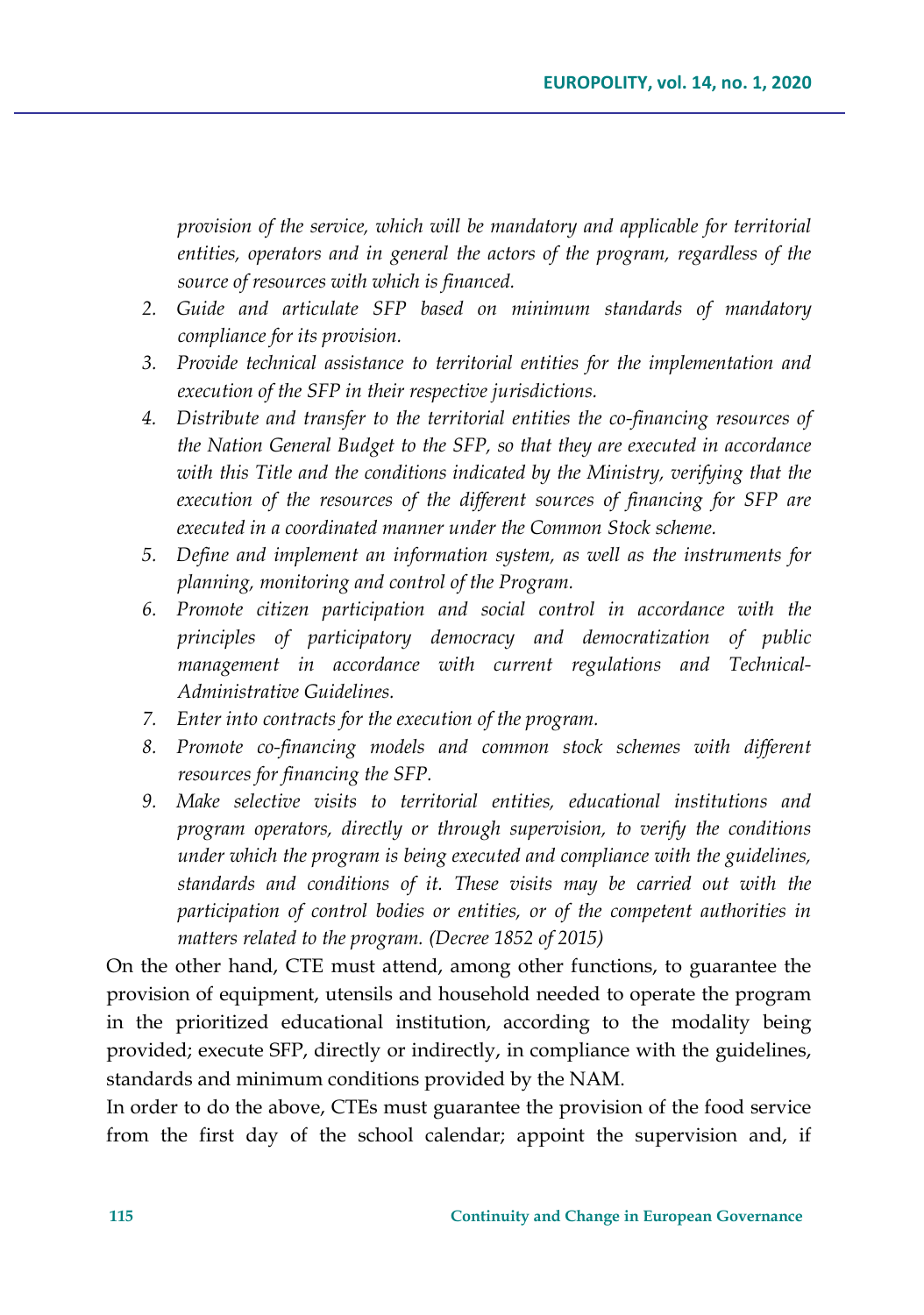necessary, the technical supervision, in the contracts subscribed, in order to properly monitor and control its execution, as well as to adopt the actions and measures provided by the law as contracting and expenditure officer for guaranteeing the suitable and timely accomplishment of those contracts, of the program and of the guidelines, conditions and standards of the NEM for the SFP, in their jurisdiction; provide technical assistance to educational institutions in their jurisdiction in search of SFP effectiveness and efficiency in accordance with NEM guidelines, for the implementation and execution of the SFP in their respective jurisdictions; guarantee that educational institutions have the proper infrastructure for storing, preparation, distribution and consuming nutritional supplements, and subscribe improvement plans with those institutions which do not meet these conditions, monitor them and support the implementation and execution of the plan.

In the same way, the principals, during the development of the SFP must assign and manage suitable spaces in the educational institutions in order to develop the program in a proper way, ensuring that SFP operators have and meet the technical guidelines prescribed by law. That is, principals become the real auditors of the program because they have to verify that operators do their duty providing, properly and timely, the nutritional supplements to each beneficiary namely children and young people. It is noteworthy that among others duties of principals, there is the divulgation of SFP among the academic community, explaining the development and way of the program.

But they are not the only ones who will have to ensure compliance of the program in the institutions; in the same way, the coordinators of the program, school administrators, teachers, administrative staff, citizen oversight committees and society in general, have to do the corresponding monitoring. This can be done by establishing controls to food handle conditions and quality, proper tools to manipulate food, pack quality, staff and transportation hygienic conditions, as well as adherence to food rations specifications.

It cannot be forgotten one of the crucial actor in the successful development of the program: the Operator, who is the provider and is hired to execute SFP. S/he is obliged to: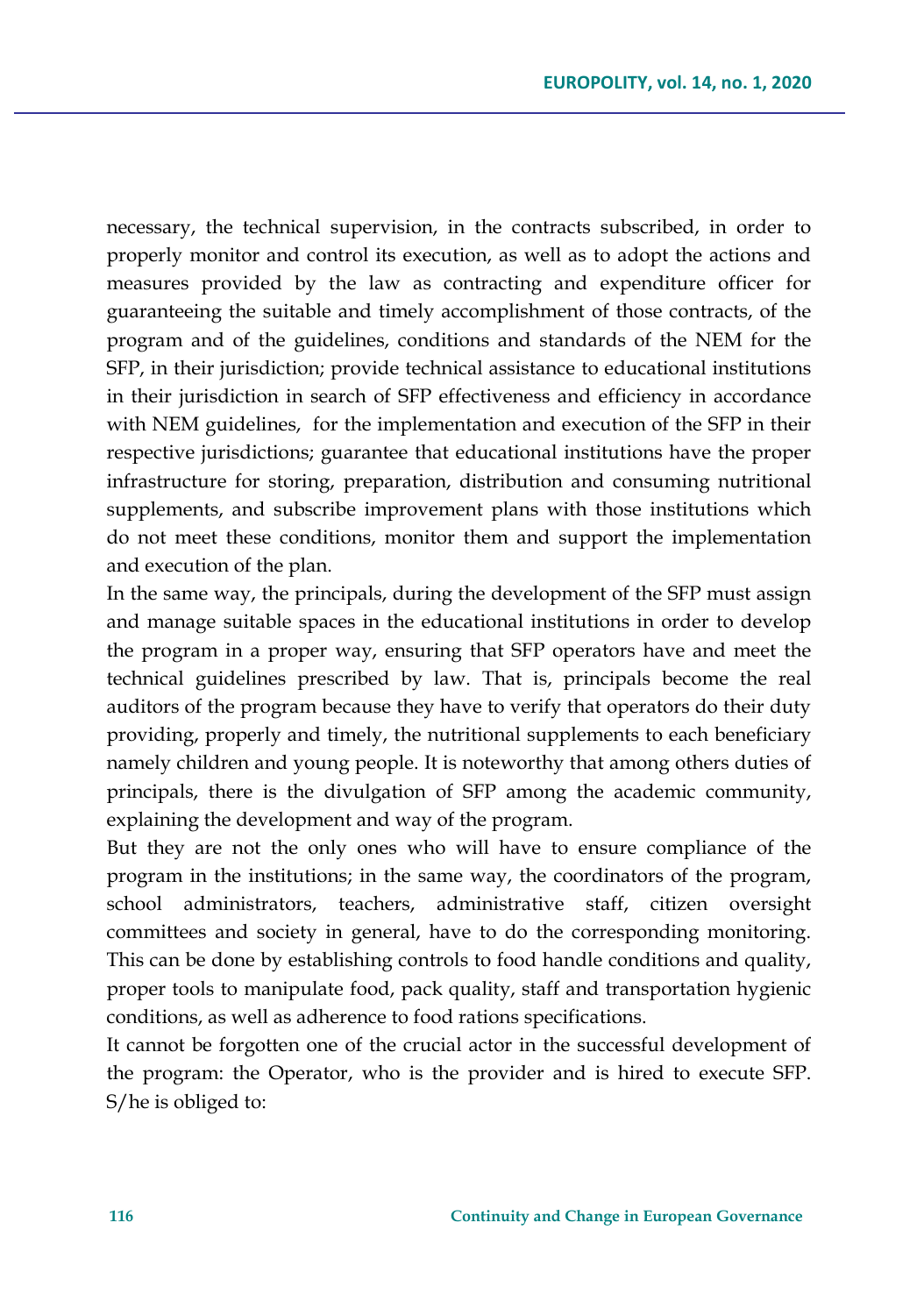1. Timely comply with the technical-administrative guidelines, operating conditions and minimum standards of the Program set by the Ministry of National Education.

2. Permanently guarantee the quantity, quality, safety and timeliness in the delivery of food to the student beneficiaries of the program under the conditions of the contract, and those indicated by the Ministry of National Education and the authorities in the matter.

3. Plan, organize and execute the daily supply of food supplements, and ensure that the personnel, who carry out the activities during the execution of the SFP in the different stages of the process, have sufficient suitability and experience to comply with their functions.

4. Comply with the training plan and deliver the provision to the food handling personnel used for the operation of the program.

Regarding the recommendations of energy and nutrients for the beneficiary population of SFP, they are summarized as follows:

| Recommendations                     | Calories | Proteins | Fat G | Carbohydrates. | Calcium. | Iron. |
|-------------------------------------|----------|----------|-------|----------------|----------|-------|
|                                     | Kcal     | G        |       | G              | Mg       | Mg    |
| $4 \text{ years} - 6 \text{ years}$ | 1643     | 57.5     | 54.8  | 230            | 600      | 10.3  |
| and 11 months                       |          |          |       |                |          |       |
| 7 years - 12 years                  | 1986     | 69.5     | 66.2  | 278            | 800      | 15    |
| and 11 months                       |          |          |       |                |          |       |
| 13 years - 17 years                 | 2556     | 89.5     | 85.2  | 357.8          | 900      | 15    |
| and 11 months                       |          |          |       |                |          |       |
|                                     |          |          |       |                |          |       |

**Table No. 1** Food and Nutrition aspects

*Source: Resolution 16432 of 2015.*

The distribution of the net caloric value or the acceptable range of distribution of macronutrients should be:

- Proteins: 12- 14%
- Fat: 28-32%
- Carbohydrates: 55 a 65%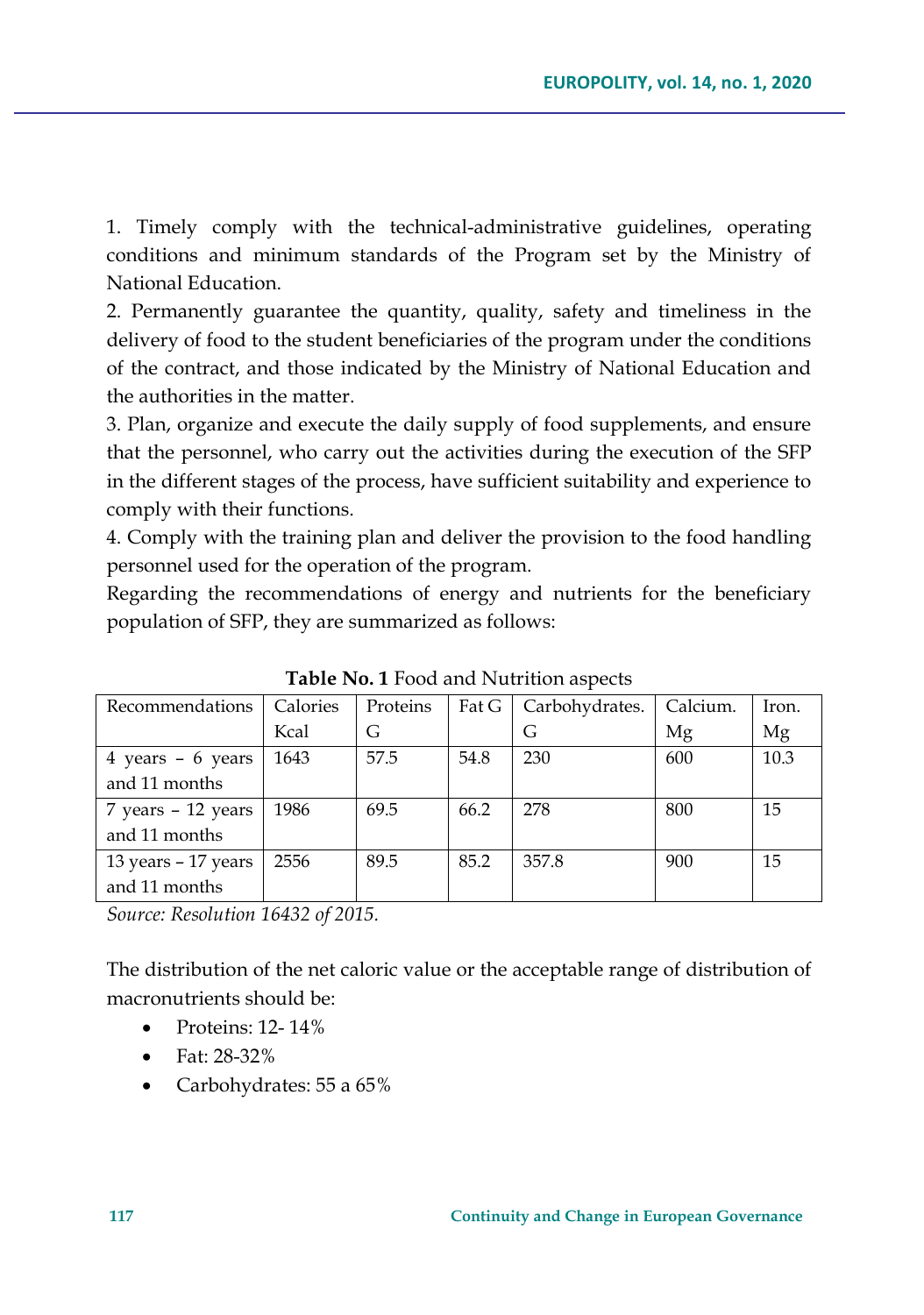Since March 14, 1969, Colombia has adhered to the Codex Alimentarius or "Food Code", promoted by FAO and the World Health Organization (WHO) aiming at protecting consumers' health. The Codex Alimentarius is composed of a set of regulations, norms and practice codes approved by a Commission known as CAC, a central element of FAO/WHO Joint Program about Food Regulation. The Codex Alimentarius Colombian National Committee was created by the Decree 0977 of 1988; it is ascribed to the Ministry of Economic Development as a consulting organ of the National Government in the formulation of the country policy regarding processes of normalization, and the analysis of principles and procedures that can be advanced in the Joint Commission FAO/WHO of Codex Alimentarius, its Executive Committee and its Auxiliary Organs (Codex Alimentarius). "FAO supports governments in developing school feeding programmes with local products (HGSF), which acquire safety, various and nutritive food, produced by small local farmers, for school feeding. This approach aims at providing children with healthy food, and at the same time, fosters local agriculture and economy. For this to be effective, the food and nutrition programmes have to be supported by national policies, regulations and institutions. In the Second International Conference on Nutrition (CIN2), the governments have agreed to develop policies, programs and initiatives to ensure healthy diets during all the life, included school feeding and nutrition programmes. To achieve these objectives, FAO helps countries to adopt proper policies, and juridical and institutional frameworks for implementing integral school feeding and nutritional programmes, with approaches based on human rights that joint diverse sectors with school feeding, such as agriculture, health, education and social protection" (FAO School feeding and nutrition).

This means that to create guidelines of SFP nutritional and protein content, the NEM together with the territorial entity have to be based on each one of the guidelines of the Codex Alimentarius. In such a way, the level of complaints and claims about safety, security and suitability of SFP food would not compromise the program sustainability.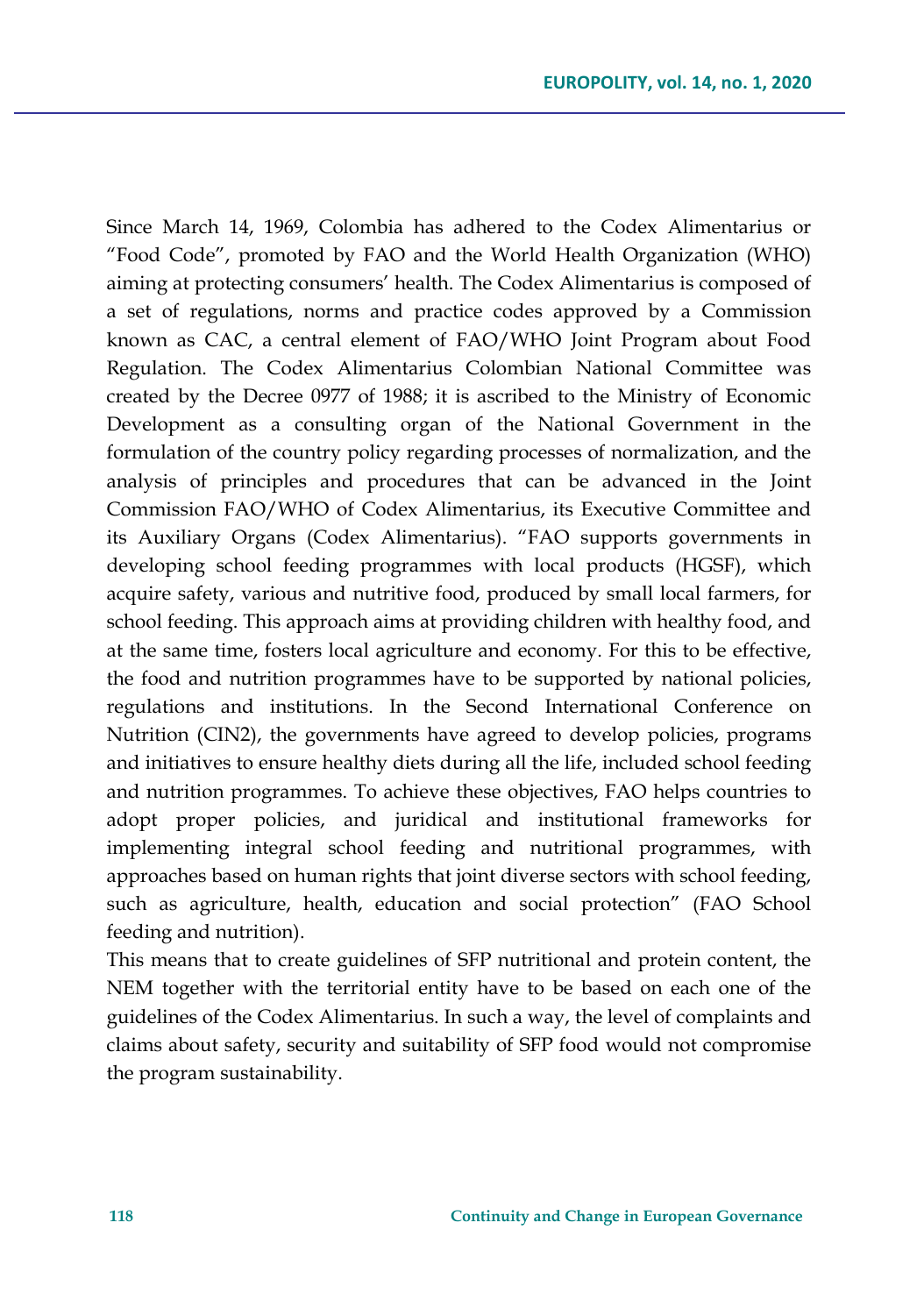Currently, SFP has been submitted to a regulatory reengineering with the aim of ensuring the strengthening and renewal of the program to guarantee its sustainability and coverage to more educational institutions in the different CTEs in Colombia. To do this, a series of regulations has been issued to promote the widening of this coverage to more educational institutions in the country. Some of them are listed below:

Resolution 8147, May, 2018 - CONPES 151

Resolution 016294, October 1st, 2018 - CONPES 151

Resolution 08147, November 21st, 2018

Resolution 016294, February 13th, 2019 - CONPES 151

Resolution 016294, March 18th, 2019 - CONPES 151

Resolution 2248, 2018.

Despite the wide range of normativity regulating the implementation, development, monitoring and control of SFP, it has been affected, from its implementation, by diverse irregular situations. An evidence of this is the different reports and investigations that exists in the Office of the Procurator General of the Nation, related to the recruitment of operators by the CTEs (Bulletin 28, 348, 194 Office of the Procurator General of the Nation 2019), claims about the incomplete delivery of food to the educational institutions by the operators (Bulletin 455 Office of the Procurator General of the Nation 2019), as well as complaints about the safety, intoxication and health damage of food provided by the program (Herrera 2019). Thus, it is important to analyse and identify another mechanism to protect children as SFP consumers.

#### *1.1.2. Brazil*

For its part, the national school feeding programme in Brazil was implemented in 1955, in the Federal District, states and municipalities in the country. The program provides school lunch to the students of pre-basic (day nurseries, kindergarten, indigenous schools and quilombolas), primary and secondary education, and to youngsters and adults enrolled in official, charitable and community schools, by transferring financial resources through the National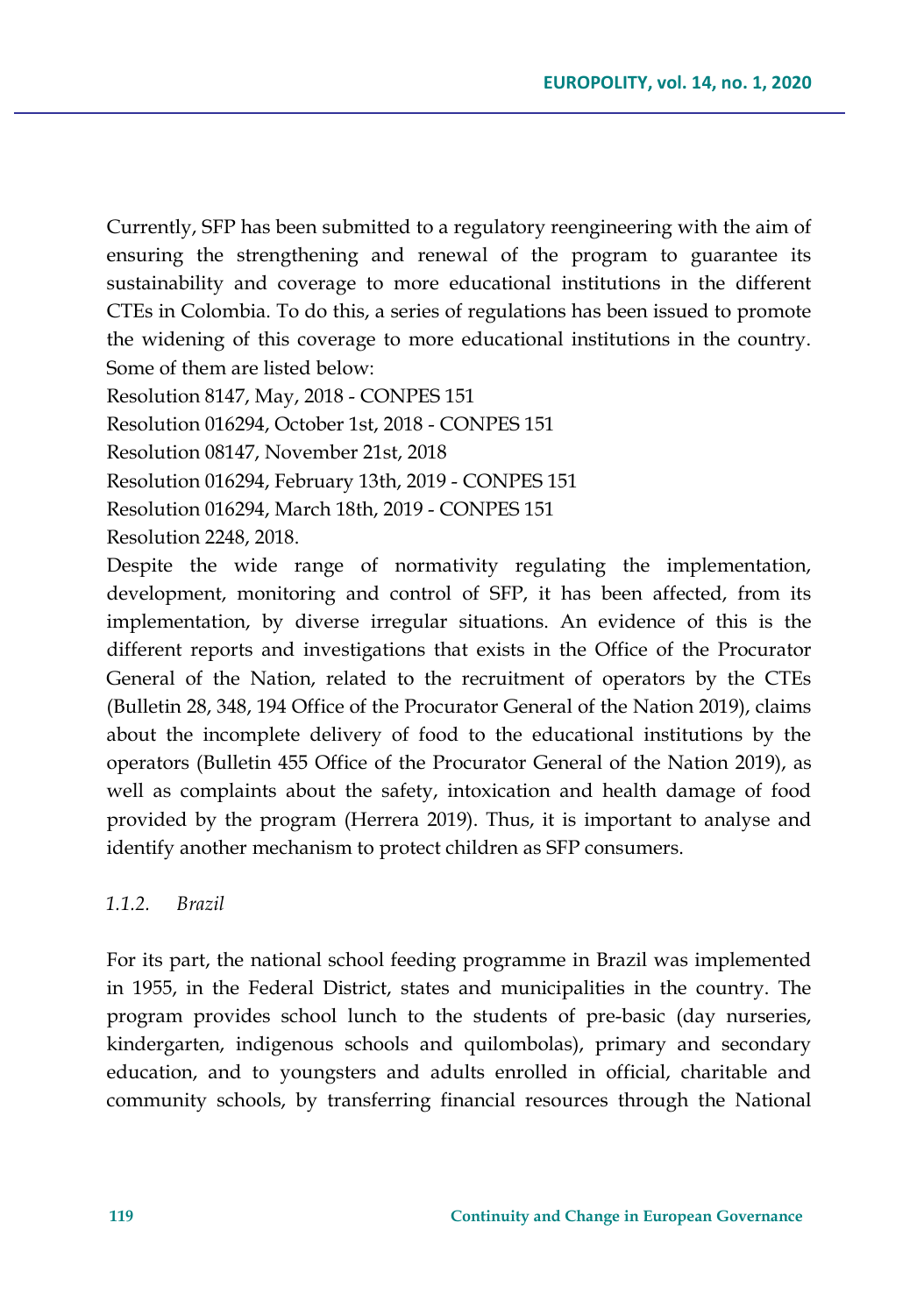Fund of Education Development (FNDE, by its acronym in Portuguese) to executing entities (FNDE. School feeding)

In accordance with Law 11947, June 16th, 2009, the resources for the program sustainability come from the National Treasury. The states, municipalities and the Federal District must make available a 30% of the transfer carried out by the Treasure for the functioning of the national school feeding program. As a characteristic of the program it is highlighted the creation of vegetable garden in schools and the incentive to the family agriculture and the rural family entrepreneurship.

## *1.1.3. Chile*

The SFP in Chile is regulated by Law 15720 of 1964, which created the National Board of School Economic Assistance and Grants, which is characterized by providing daily food rations: breakfast, lunch, snacks, and dinner, according to the vulnerability of students of the educational institutions at every level (kindergarten, primary, secondary and adults), aiming at ensuring their attendance to class and avoiding the school dropout. (School Feeding Programme. JUNAEB).

According to the information provided by the Chilean Ministry of Education, the program is for students *"*focused *a*ccording to their condition of vulnerability. For this, the Institution processes and analyses all the information considered by its model of measurement of the condition of vulnerability, for about 3 million students of the Official System, identifying with name and course the lists of those who have the greatest condition of vulnerability. These listings are obtained by the establishment (the JUNAEB regional directions send the lists of beneficiary students to the educational institutions). (School Feeding Programme. JUNAEB).

The right to feeding in Chile is protected in the Political Constitution of 1980 that expresses in the art. 5 that "the exercise of sovereignty recognizes as a limitation respect for the essential rights that emanate from human nature" and that "it is the duty of the State organs to respect and promote such rights, guaranteed by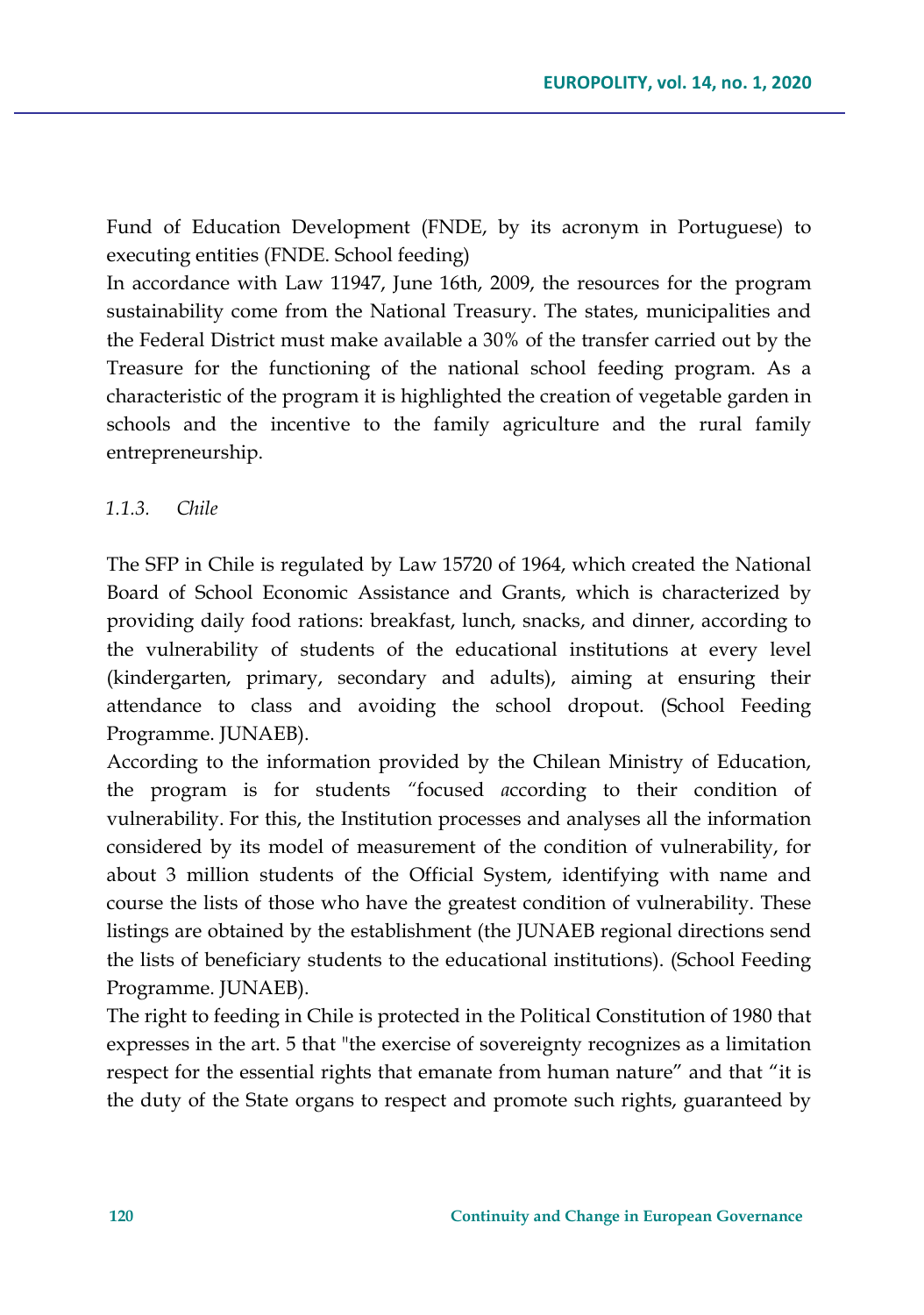this Constitution, as well as by the international treaties ratified by Chile and that are in force".

In the same way, Chile develops a governance and normativity regarding nutritional health, safety and sanitary infrastructure, applied to school feeding programmes.

## **2. PROTECTION TO CHILDREN AS CONSUMERS**

In fact, the judicial protection to consumers' interests has existed for a long time, even though not as a specific discipline, it has been done through different norms in the juridical order or with the creation of movements and/or associations aiming at offering juridical tools to consumers in front of misleading advertisement and the unreasonable influence of the consumerist marketing; asking for the existence of protection regimens for consumers in the society (De León Arce 2007)

The position as the weak party in a contractual relationship that has been given to the consumer that acquires goods and services, and the asymmetry in the market relation have always existed. From the Roman Law and in all the juridical orders, it has been used regulations to protect to the acquirers of goods and services against the possible fraud situations on the part of the providers or producers (De León Arce 2007).

Hence, the apparition of successive norms addressed to protect legally that consumer and the interests of all a collectivity, aiming at re-establishing the equality and equivalence of benefits in the contractual relationships.

Before the promulgation of the Colombian Political Constitution of 1991, there was not a constitutional disposition that explicitly was in favour of protecting a specific citizen category, such as consumers.

The Colombian Political Constitution establishes a fair political, economic and social order in a democratic and participative juridical framework. In this way, the justice enacted is not only based on a formal equilibrium or equality, but one equal, real and social, enshrined as fundamental principle of the Social State based on the rule of the law (Camargo 2001, 24-30). Note how articles 13, 44, 67,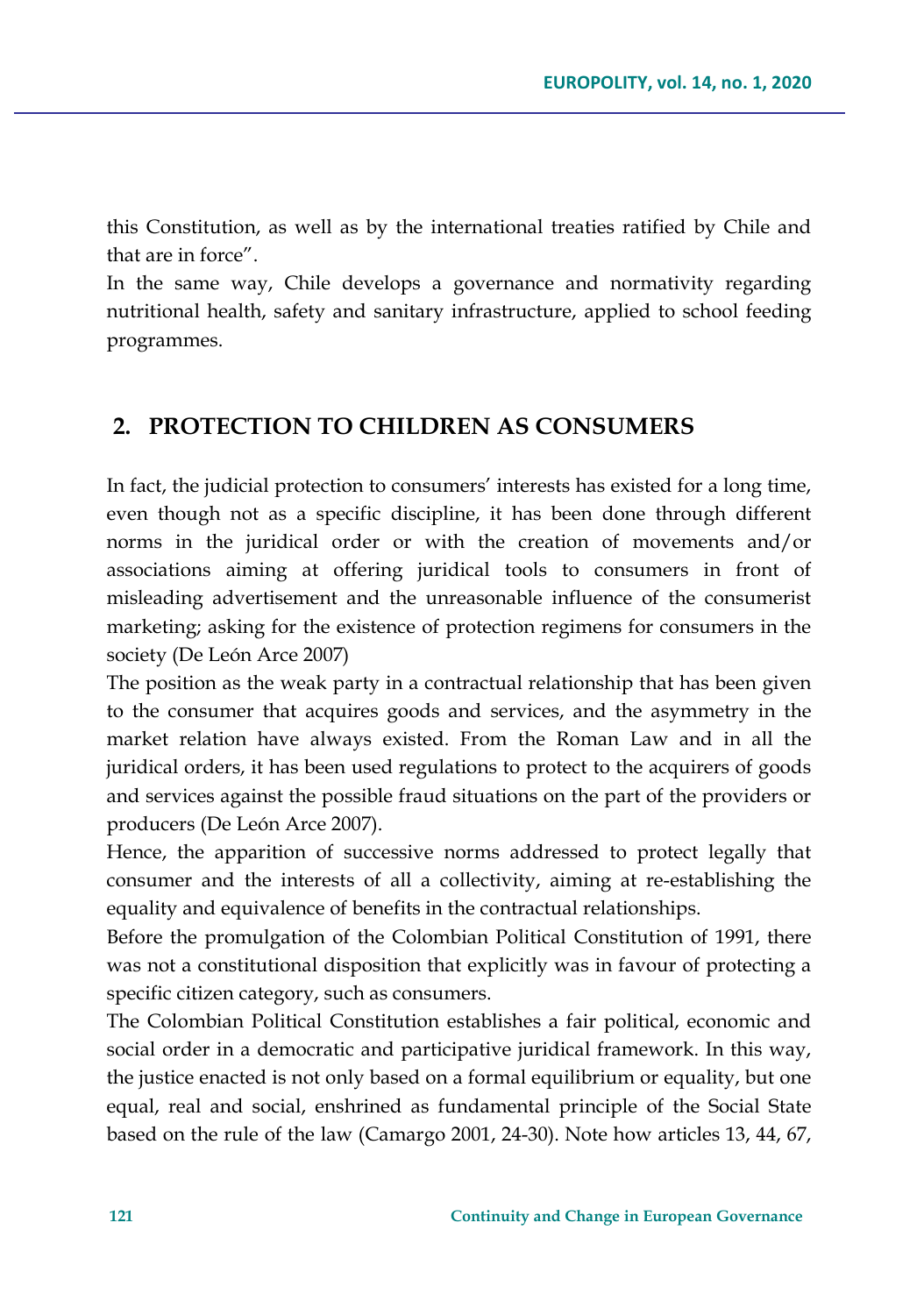78, 88, 95 numeral 1 and 334 of the Colombian Political Constitution of 1991 are the base of protection of the one considered the weakest party in a consume relationship in the market.

When examining the article 78 of the Political Constitution, it is highlighted the State has to carry out the constitutional mandate legal development: on one hand, the tutelage of rights such as health, security and consumers' interests; on the other hand, elaborate effective procedures for protecting the consumer, guarantee the participation of consumers on their own rights and assist consumers through their organizations. This allows the legislator a wide range of action when developing the constitutional mandate of protecting the consumer. It is noteworthy that even though it is the Political Charter what determines the protection framework favouring the consumer, with the aim of re-establishing the equilibrium and equality of the consumer in front of the strong party in the consume relationship, it does not indicate all the protection assumptions for the consumer, it just determines an action o protection field, as the Judgement of the Constitutional Court C-1141/2000 of August, 30th, expresses:

*"…The Constitution orders the existence of a field of protection in favour of the consumer, inspired by the purpose of restoring their equality vis-à-vis producers and distributors, given the real asymmetry in which the person attending the market develops in pursuit of satisfaction of his/her human needs. However, the Constitution does not determine the specific cases of protection, an issue that is developed through the legal system. The protection program, mainly, is determined from the law, regulations and contract. It is clear that the contractual source must be interpreted in accordance with the consumer's guiding principles embodied in the Constitution. With the right of the consumer, something similar is presented of what is observed with other constitutional rights."*

*"The Constitution defines a field of protection, but the precise content of the program of defence of the protected interest is that which is developed and added by law and by other norms and sources of legally valid rules. In particular, when the constitutional framework has been drawn up, the dynamic task of specifying the specific content of the respective right is entrusted to the law,*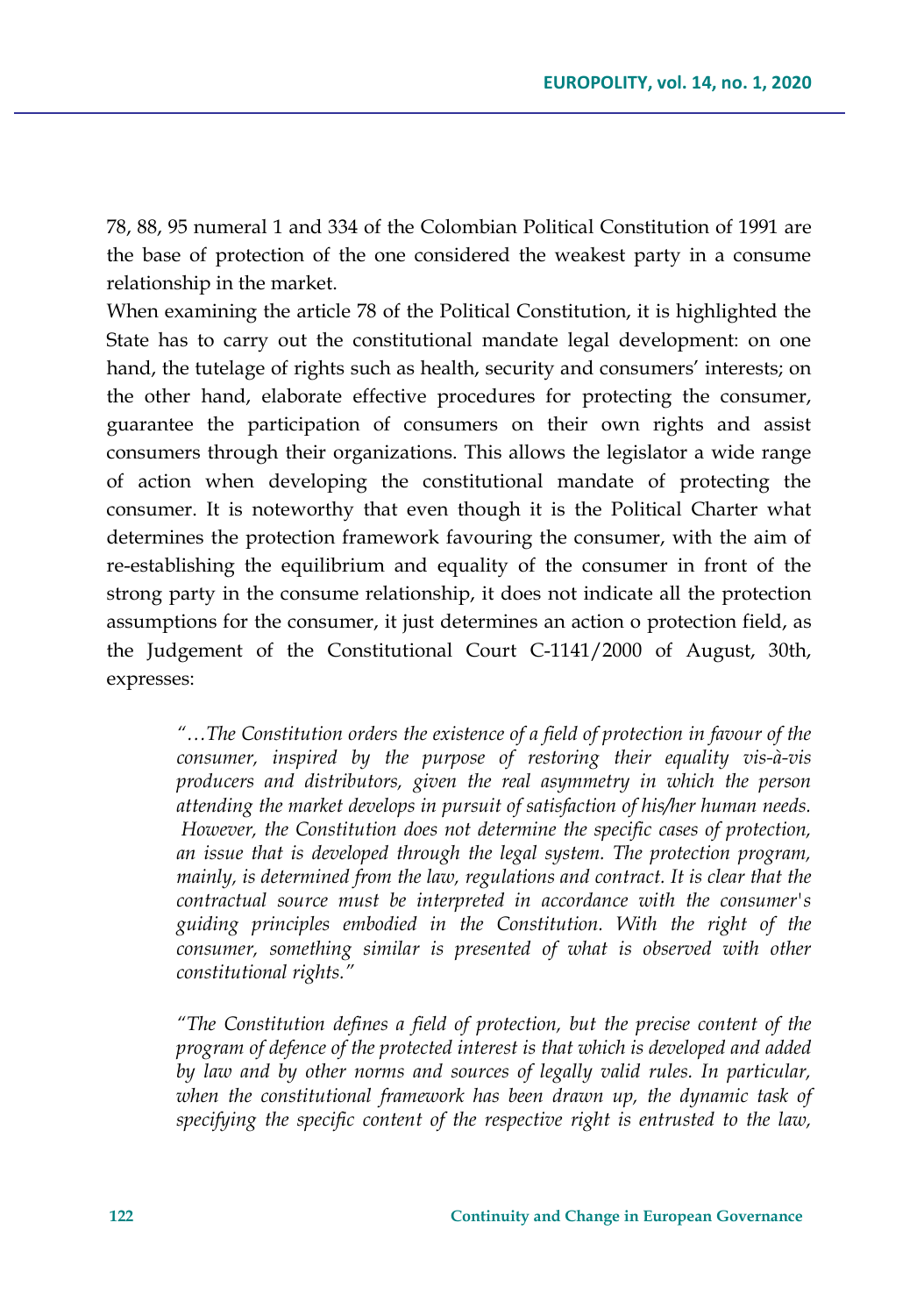*specifying the level of its constitutional protection in historical time and in real circumstances. The meaning of a certain right and its extension, therefore, is not established only by the Constitution a priori and once and for all."*

Note that in this sentence the Constitutional Court does not only provide an action plan developed by the legislator through the law, but also it ensures that consumers' rights are protected according to the country political reality and materialized in public policies. In another paragraph of the sentence it can be read:

*"As already stated, the reason for this regime is based on the need to compensate with diverse measures the position of inferiority with which consumers and users, generally dispersed and endowed with scarce knowledge and potential, face the forces of production and marketing of goods and services, necessary in order to satisfy their material needs. When the Constitution entrusts the legislator*  with the development of a certain protection regime, it is not simply enabling a *specific competence to dictate any type of norms. What the Constituent proposes is that the purpose of the protection be effectively tried to be updated and imposed on the political and social reality - at least to a reasonable degree and to the extent of the possibilities and existing resources -, articulating in the more just and harmonious manner within public policies the just demands of the subjects deserving of such special protection".*

Taking up this criterion, another example is the sentence of the Constitutional Court C-973/2002, which indicates that not only the assumptions of violation enshrined in law, decrees or regulations the single situations of violation of consumer's rights, let's see:

*"From such a sentence it can be seen that the legislator does not enjoy absolute freedom to configure the regime of consumer rights, since the Constitution requires him to take into account, for that purpose, the integral protection established in his favour in the same text above. This entails the necessary examination of the situations surrounding the development of the productive process - which constitute the basis of constitutional protection - to produce norms that harmonize with the Constituent spirit of counteracting the inequality that market relations imply."*

*"In that sense, it is the duty of the legislative body to take into account the asymmetric relationships generated by the manufacture, commercialization, distribution and acquisition of goods and services, and that arise from the*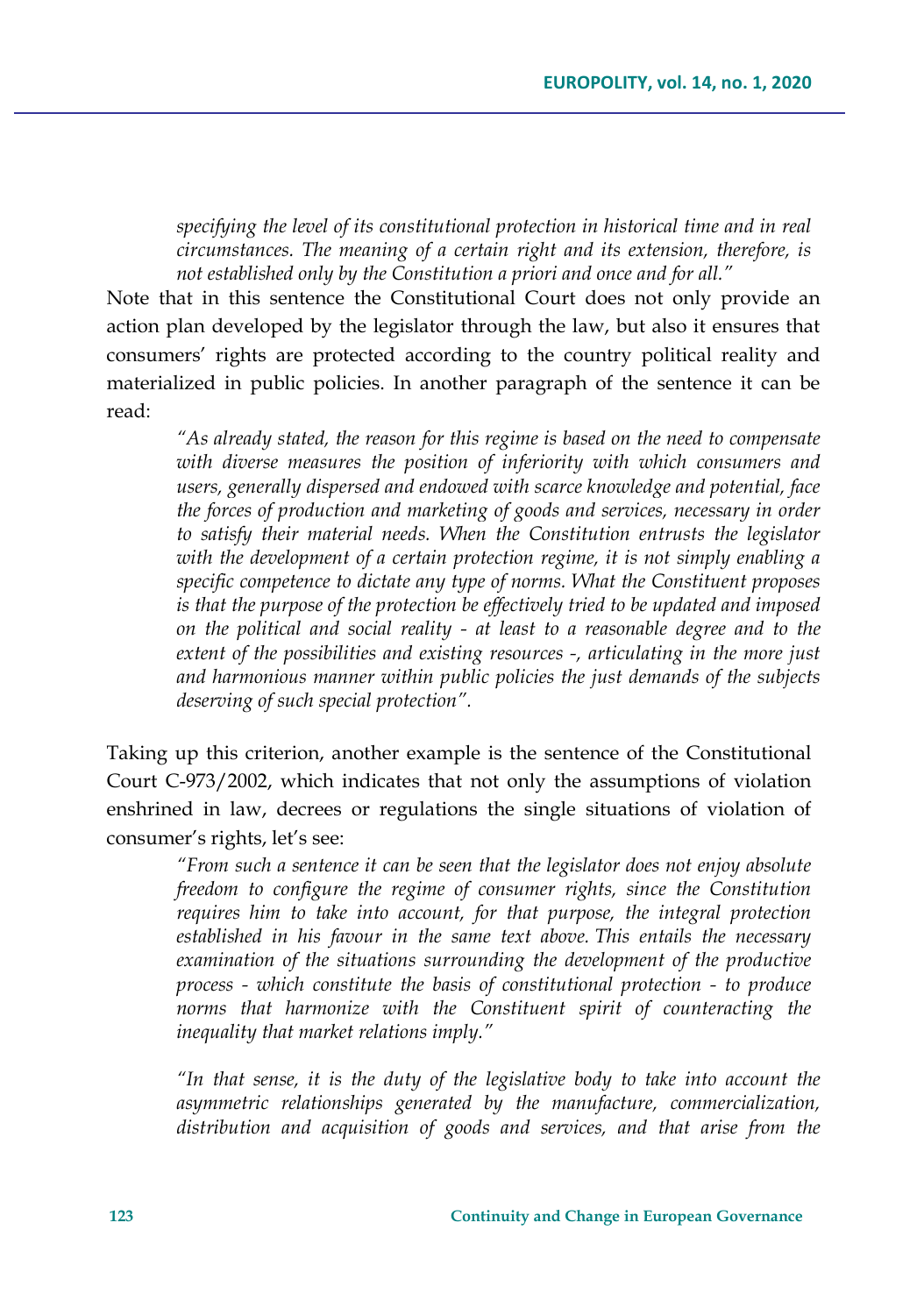*preponderant role of the producer as regards the development of the good or design of the service imposing conditions for its operation and use, as well as the advantage of the distributor or supplier because of its dominance of the marketing channels of goods and services; but above all, the law must carefully observe the helplessness to which the consumer is subjected because of the need s/he has to obtain the goods offered in the market."*

*"Consequently, the rules that the legislator gives, by virtue of the competence that has been granted to regulate the regime for the protection of consumer rights, which includes the way in which the producer's responsibility can be demanded, must take into account the special protection of those rights recognized by the Charter and be oriented towards their full effectiveness."*

*"Likewise, it is necessary that the interpretation of the norms relative to the*  rights of the consumer that have been issued prior to the *issuance* of the *Constitution, as well as the examination of its constitutionality, be carried out under the postulates established by the superior norm in this matter".*

Regarding the international environment, as supranational norms we must mention the UN's Guidelines for consumer protection promoted by the United Nations Conference on Trade and Development- UNCTAD. They are defined as "a valuable set of principles that establishes the main characteristics of the laws of consumer protection, the institution in charge of apply them and the compensation system in order to be effective". The guidelines were approved by resolution 39/248, April 16th, 1985, and after that they were extended by the Economic and Social Council by resolution 1999/7, July, 26<sup>th</sup>, 1999, and approved by UN General Assembly by resolution 70/186, December 22<sup>nd</sup>, 2015. Their action field is centred on the transactions between enterprises and consumers, in their relationship of goods and services provision, including state enterprises. The guidelines aim at meeting mainly the needs of consumers towards an access to essential goods and services, protecting the consumer in vulnerable and disadvantage situation, facing risks for his/her health and safety, providing education about the environmental, economic and social consequences of his/her elections (UNCTAD 2016, 3,6 - 7).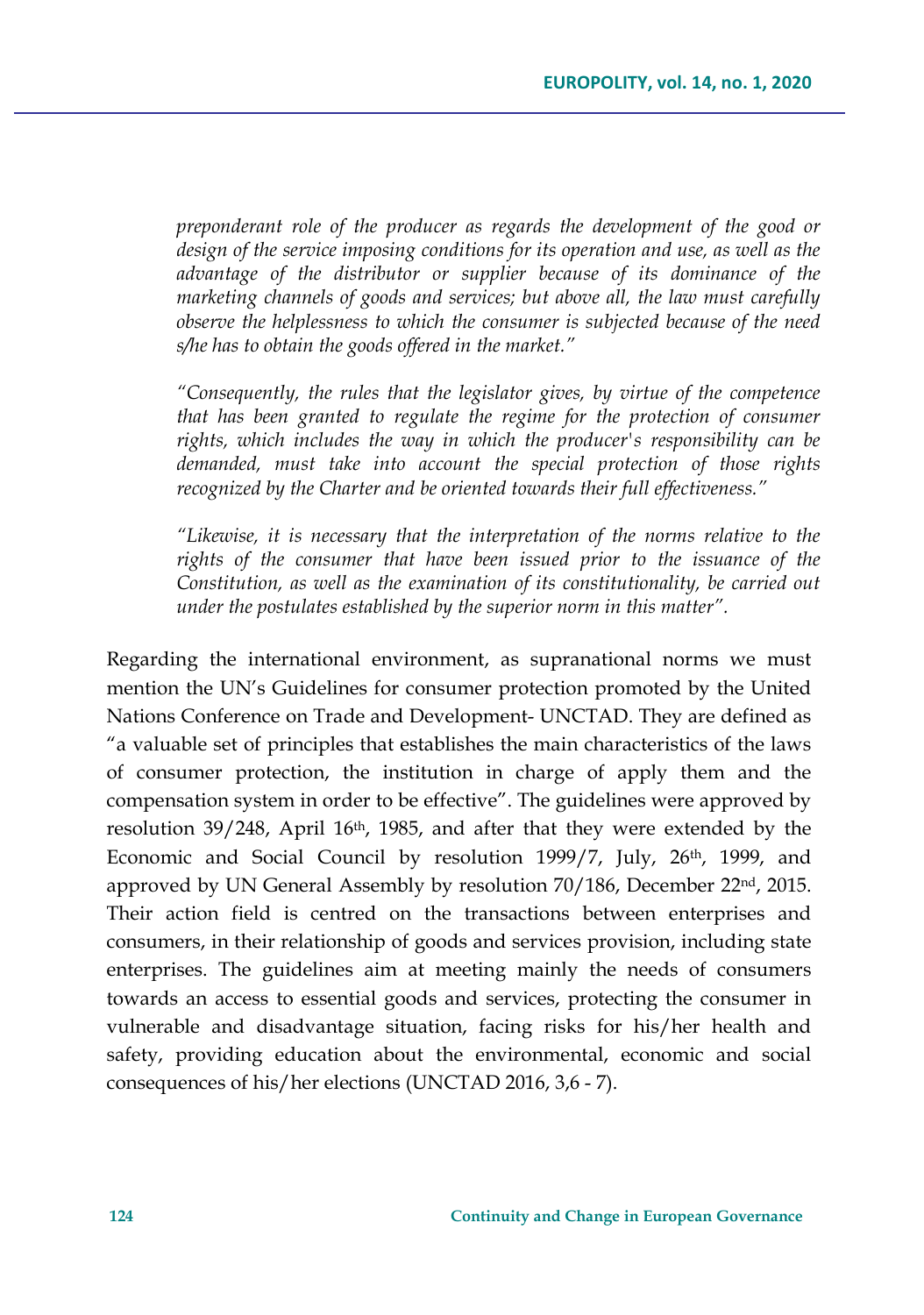The guidelines aim at the States to adopt and promote policies addressed to maintain goods and services security, ensuring safety and quality products. That is, "appropriate policies must be adopted to ensure that assets produced by manufacturers are safe for the intended use or for the normally predictable. Those responsible for introducing goods in the market, in particular suppliers, exporters, importers, retailers and the like (hereinafter referred to as "distributors"), must ensure that, while they are in their care, those goods do not lose their safety due to inadequate handling or storage" (UNCTAD 2016, 11).

In the same way, the Convention on the Rights of the Child in 1989, ratified by Colombia through the Law 12 of 1991, by its normative body, recognizes the rights of children to education, feeding, and proper information about their rights, among others. (UNICEF 2006, 22).

Consequently, it could be said that to protect the consumer rights if a norm is considered, it must be also considered all that surround the consume relationship and address the protection where needed and fight against the inequality between the parties of the relationship, because it is so recognized by the Colombian Political Chart.

Now it must be mentioned the legal body of protection of consumers' rights in Colombia, which started with the issuance of Law 73 of 1981, which allows the State to intervene in the distribution of goods and services for the protection of consumer. This Law gave extraordinary faculties to the President of the Republic to issue regulations directed to the control of the distribution or selling of goods and services and the establishment of sanctions and procedures. Based on this, Decrees 1441 and 1320 of 1982 were issued; the former regulated the creation, organization, control and surveillance of the consumer leagues*<sup>1</sup>* and consumer associations, and the latter defined the topics concerning the consumer leagues and association. (Caicedo Pombo 2000, 18-20)

Later, the Decree 3466 of 1982, so called Statute for the Protection of the Consumer, was issued. This decree regulated topics such as suitability, quality, guarantees, marks, slogans, advertisements and public pricing of goods and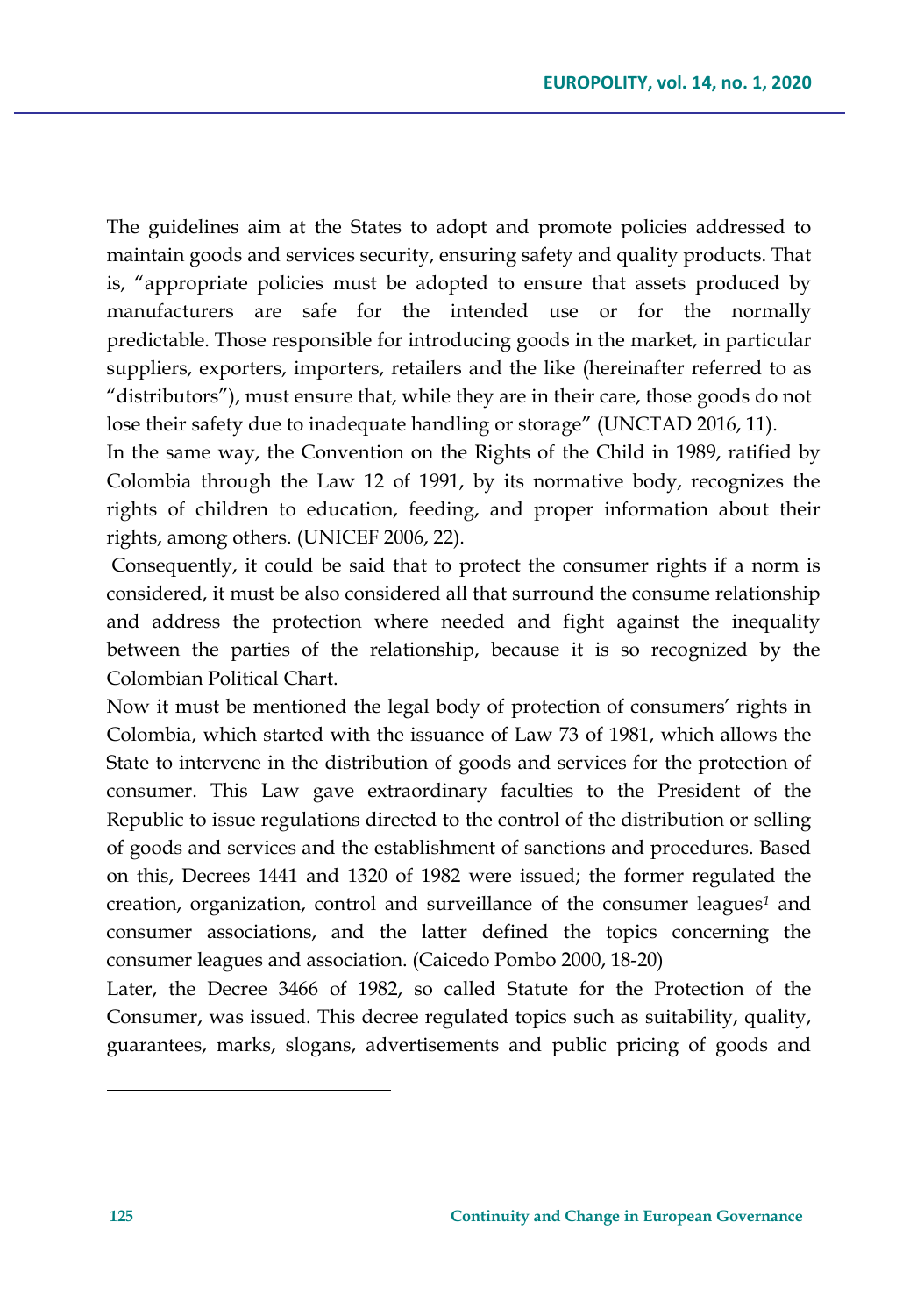services, and the responsibility of their producers, sellers and providers, being 1982 and the following the most productive concerning to consumer protection. The Decree 3466 of 1982 was revolutionary in its time and put the country at the forefront of other States' legislations concerning the protection of consumers' rights.

However, its effectiveness facing the changes of the market and the birth of new juridical relationship forms where consumers intervened made its applicability to decay, forcing the legislator to update such dispositions. This is why, after 29 years of validity, Law 1480 of 2011 is issued, which adopts a new Statute of the Consumer in Colombia, reaffirming the mandate of the Political Constitution of 1991.

This regime of consumers' protection benefits all consume relationships in which producers and providers participate in front of the consumer in all the sectors of the economy, according to the article 2 of law 1480 of 2011. That is, anyone who acquires a product or service for his/her own satisfaction and is not linked intrinsically to his/her economic activity, will be consumer, and the relationship with the producer or provider of the good or service, will be one of consume; as a consequence, it will be the general regime of Law 1480 of 2011 which protects the rights and duties of the parties in this relationship, as well as the responsibility of producers and providers both substantial and procedurally: *being this the object of the Law.*

But, who are considered consumer for the new Statute of the Consumer? At this point, it is necessary to highlight the importance of the change of consumer concept and the definition of other series of concepts, included in the article 5 of Law 1480 of 2011, which are not in a wide way and specifically defined in the Decree 3466/82. In that regard, it moves of identifying the consumer as the simple natural or juridical person who contracts the acquisition, use or enjoyment of a good or service for the satisfaction of his/her necessities, to consider as such to "*every natural or juridical person who, as final recipient, acquires, uses or enjoys a determined product, whatever its nature, for the satisfaction of his/her own, private, family or domestic, and business necessity*". It is necessary to understand this new concept is more complete that the previous one, both for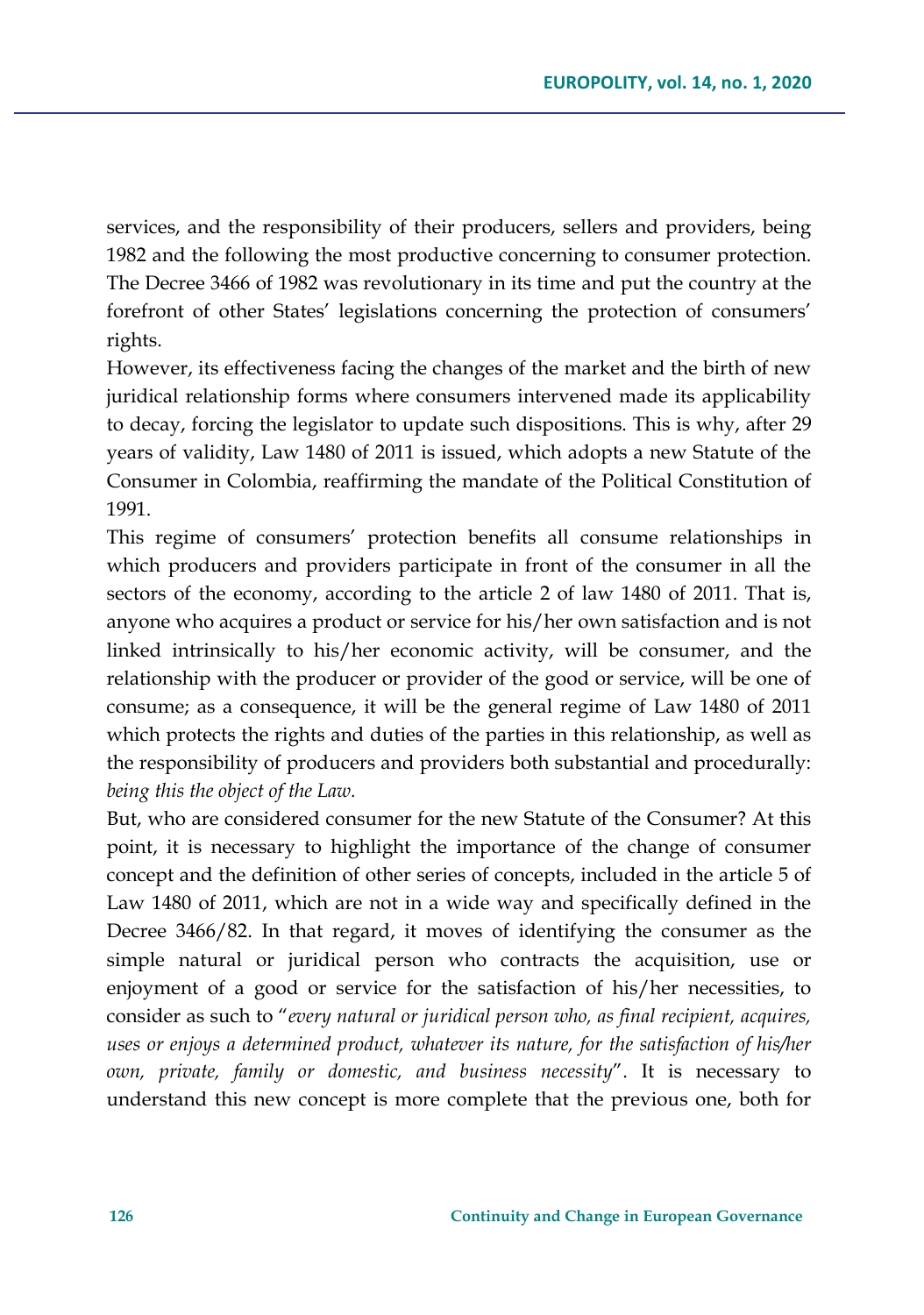the definition of consumer and for the concept of entrepreneur, producer or provider, among others.

On its part, in Law 148/2011, there are also highlighted some principles of protection, among them it is convenient to highlight the *especial protection to children and adolescents, in their quality of consumers, according to what is established in the Code for Children and Adolescents.* More than principles, they "*are rights*  largely done by the criteria of UN about the specific needs to be covered by national *normativity of consumer protection"* reaffirming the constitutional protection of consumers. (Giraldo, Caycedo, Madriñan, 2012).

Regarding the basic rights of consumers, even though the Decree 3466/82 did not mention or describe them specifically, the article 3 of the Law 1480/11 does make a general description of rights and duties of consumers and users, without prejudice of those recognized by especial laws, such as: quality, safety (art. 6-18), receiving information (art. 23-28), protection against mislead advertisement (art. 29-33), contractual protection (art. 34-44), election, participation, representation, education, equality, among others.

When specifying the protection of the information in consume relationships, the article 28 of Law 1480 of 2011 establishes a especial protection for children and adolescents, which is reinforced by the article 34 of Law 1098 of 2006, which issues the Code of Children and Adolescents, and the regulatory Decree 975 of 2014, which "regulates the cases, content and form in which the information and advertisement addressed to children and adolescents as consumers has to be presented".

In accordance with it, the article 67 of the Colombian Political Constitution points out that the *education is a person right and a public service,* in charge of the State, which must ensure an effective quality and including provision. This supposes to have a national education policy that ensures the access to the education services to all children and adolescents. According to the review report carried out by the Organization for Economic Co-operation and Development (OECD), as a contribution to the process of adherence of Colombia, the Colombian set of policies and practices regarding education were assessed, making evident, among other advances, the increase in the access of children and adolescents to the education services, attended to school from early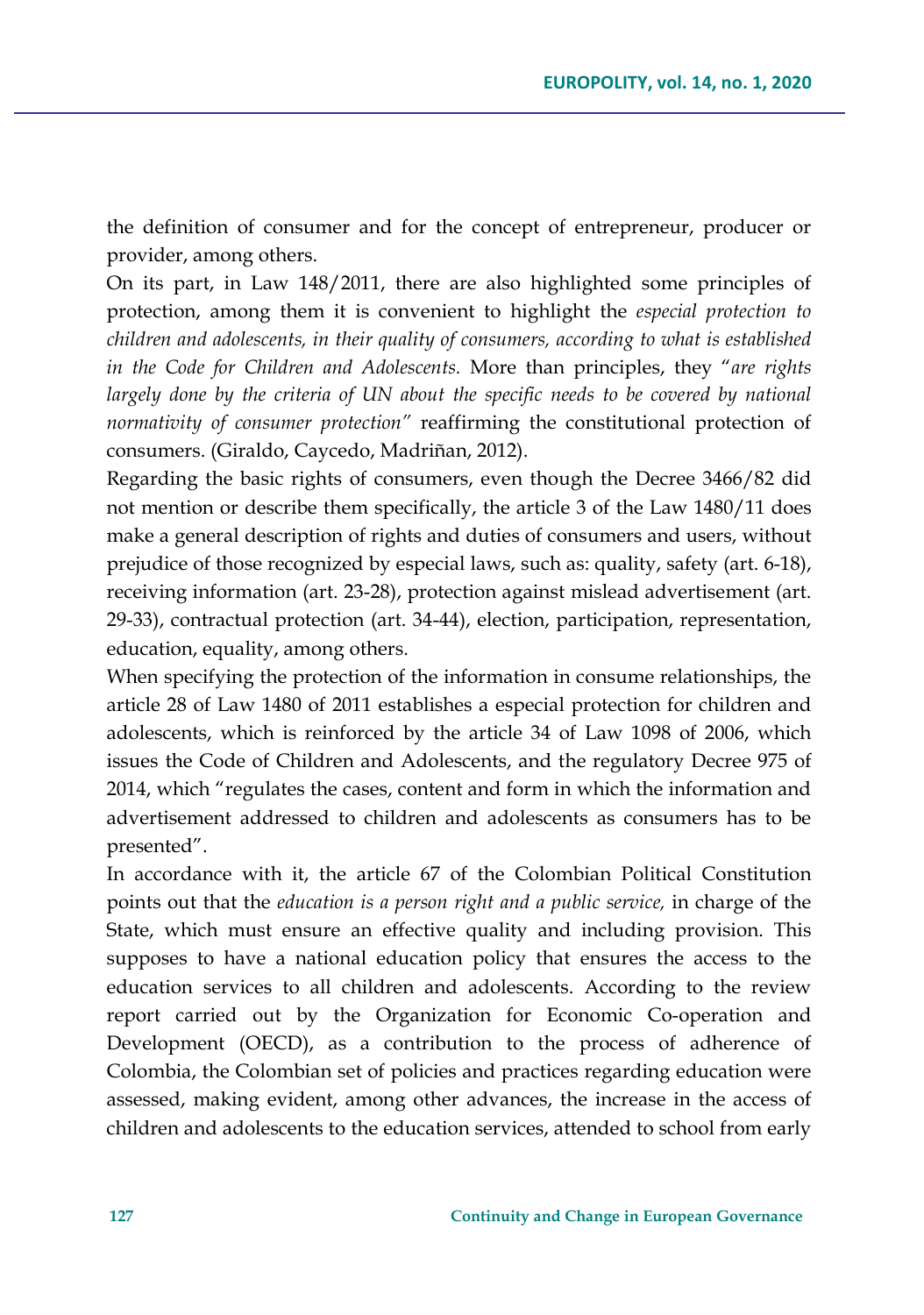age and ensuring their continuity until the higher education (OECD Education in Colombia 2016).

The access and permanence in the school system is achieved, as it was mentioned, through the SFP. This means that food provided through the program have to be safe, secure and suitable. In case of irregularities in the development of the program that affect those qualities of food, such a situation has to be protected in accordance with the protection norms established by the laws of creation of SFP, without prejudice of recurring in a general manner to the norms protecting consumer rights.

The dispositions of the school feeding programme establish that any type or claims or complaints about the quality, safety and suitability of food providing by the operator has to be channelled by the claimer, first, to the educational institution in order to this, files a formal complaint to the supervisor entity and to the territorial entity. Then, a formal investigation starts heading by the NEM or other competent authorities. Other SFP actors that can participate in the surveillance of the service and food provided by the program are the committees of school feeding (CSF) in the educational institutions, especially integrated by representatives of parents.

This is the reason why, for the integral protection of children and adolescent consumers regarding the food and services received by the SFP, it is absolutely necessary to ensure the access to the program education to all the academic community and the recognition of children and adolescent rights as consumers and not only as beneficiaries of a State school feeding programme.

It is unquestionable the position of children and adolescents as the weak party of SFP regarding the food received on the part of the Operator in the program. Children and adolescents are consumers or users because they are natural people, final recipient of the food received from the SFP Operator, and they are the people who receive and enjoy such a service in order to satisfy a private need, in this case feeding. The SFP Operator is a real provider because in a habitual way, directly or indirectly, s/he provides and distributes the food. S/he can offer this service as a natural person or a juridical person, with or without profit benefit.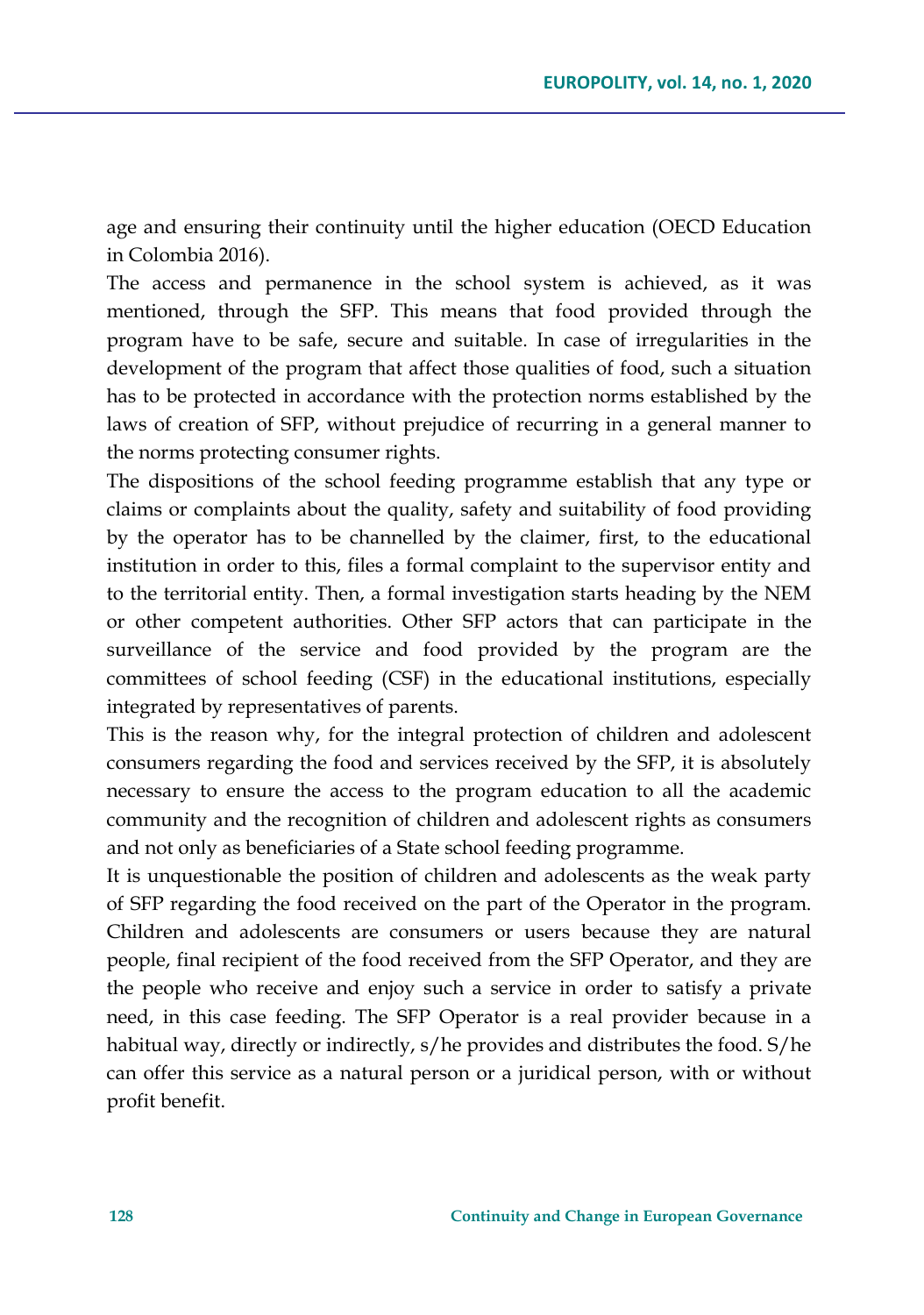This reasoning takes us to configure between these two actors an actual consume relationship, notion used by the Argentinian legislation in its Political Constitution of 1994, including in such a regulation all a theory around the consume relationship, as is defined in the article 3 of the Argentinian Law 26.361 of 2008, like a link between the provider and the consumer or user. (Villalba, 2012, 109)

In the Colombian regulation, it can also be found a reference to the notion of this relationship between the SFP Operator and the children recipient, when reviewing concepts issued by the Industry and Commerce Superintendence (ICS), such as the one that define it as *those established between consumers and producers and/or providers, in order to apply the norms of the consumer* (ICS Concept 2016, 4).

On the other hand, the text of STC 1518 of February 11th of 2019, when in front of the valuation of a proof recognizes the existence of a consume relationship because there is a consumer who wants to acquire a determined good for his/her own satisfaction, and, on the other part, a provider who offers a product through his/her virtual channels to others.

In the same way, the STC of April 30th, 2009, refers what the Civil Room of the Supreme Justice Court considers as a consumer relationship, as follows:

The consume relationship is one special category that arises among those professionally involved in preparing or providing goods or provide services with whom acquires in order to consume; and it is precisely the consumer, who, being in conditions of economic vulnerability and imbalance, is the recipient of special regulatory protection; of course, the professionalism of the producer, who makes him an expert in the technical and scientific mattersnaroundnwhich he carries out his work, his solid economic capacity, its vocation to contract massively, the hiring modalities to which it goes, among many other peculiarities, place it in a plane of undeniable business advantage that demands the intervention of legislators and judges with a view to restoring the lost balance.

As a matter of fact, when there is a violation in providing SFP services, the ICS would be called to ensure children protection as consumer in the consume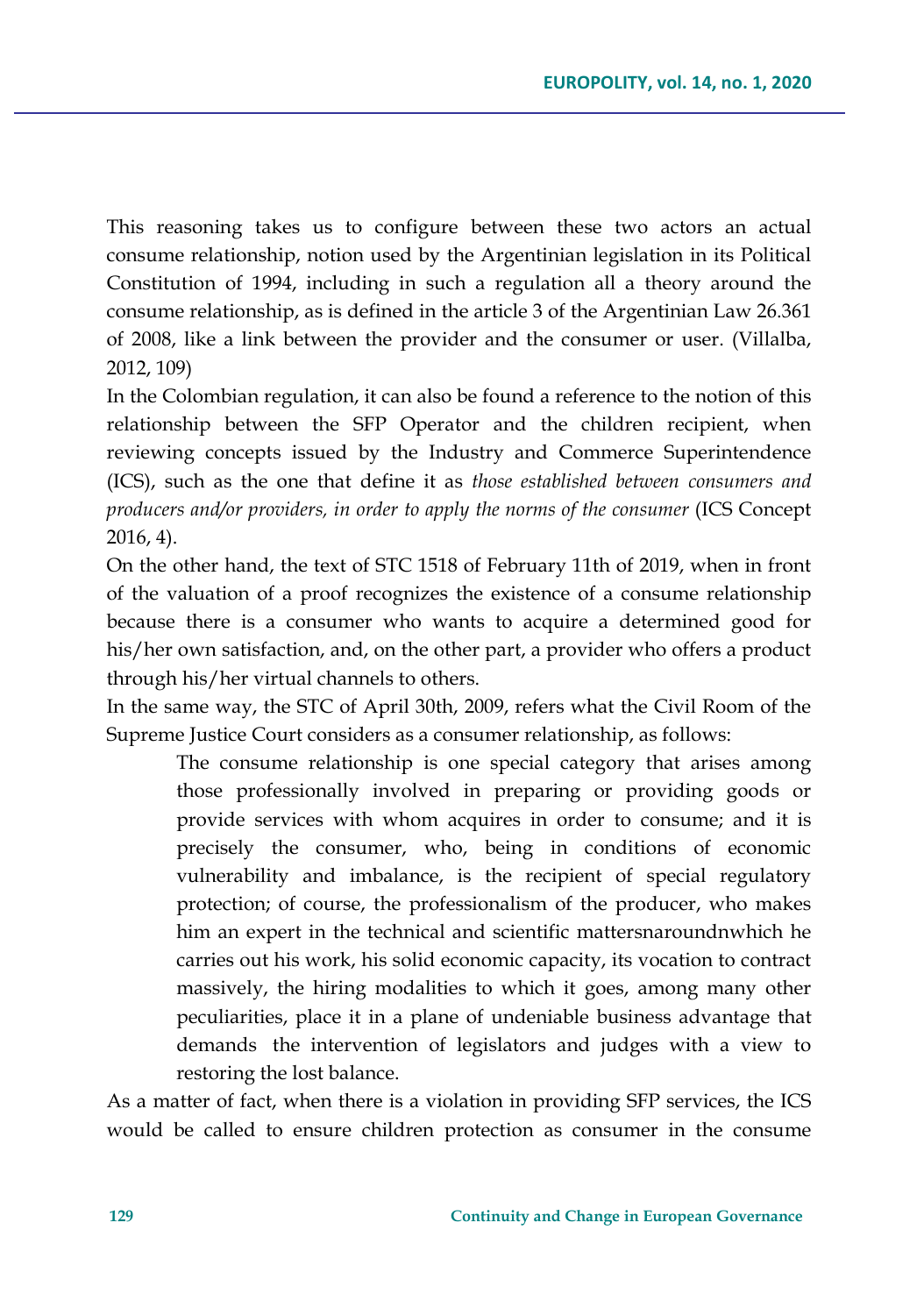relationship. For this, Law 1480/2011 establishes, as one of the ways of promoting or protecting consumers' rights, the exercise of actions of jurisdictional type, especially the actions mentioned in the article 56, whose competency would correspond to the ICS or to the judges of the Republic. In the same line, the Law 1564 of 2012, current General Code of Procedure, in its article 24, reaffirms the jurisdictional functions of ICS, the procedure to be followed and the nature of the decisions proffered.

Turning back to the actions contained in the article 56, Law 1480 of 2011, it must be mentioned the mechanism instituted by the Colombian Political Constitution (art. 88) and developed by the Law 472 of 1998; these are the popular and group actions, which serve to protect consumers' rights because these are considered as collective rights. With these laws, the consumer may prevent the irregular actions of the producer and/or the provider of the good or service, or failing that, procure the reparation or compensation of the damage on the protected interest. Both actions are established to repair the damage caused to a plural number of people. When the ingestion of school food causes health damage to a plural number of children of the school system, together with the investigation and administrative sanction by the SFP surveillance and control actors, these actions become the expeditious mechanism to sanction to such a provider –SFP Operator-, and obtain effective damage reparation.

The article 56 of the Law 1480/11 also mentions the action of responsibility by damage due to defective products, which will be managed before the ordinary jurisdiction. Its nature is explained from the compromise that the producer or provider acquires when offers, distributes and/or puts into circulation goods and services, for consumers. S/he cannot remain aloof or indifferent to the eventual defects, anomalies, danger or risks that these can cause to the consumer life or health. In this way, the operators of SFP can be passive subjects of this action on the part of the child consumer.

In the same line, the action of protection to the consumer, numeral 3, article 56 of Law 1480/11, of competency of ICS, is adjusted to the direct violation of norms about the protection of consumers and users, whenever the food and services provided by SFP present irregularities that produce damage to health, life and food security of the children actors of the program. In this way, the ICS will be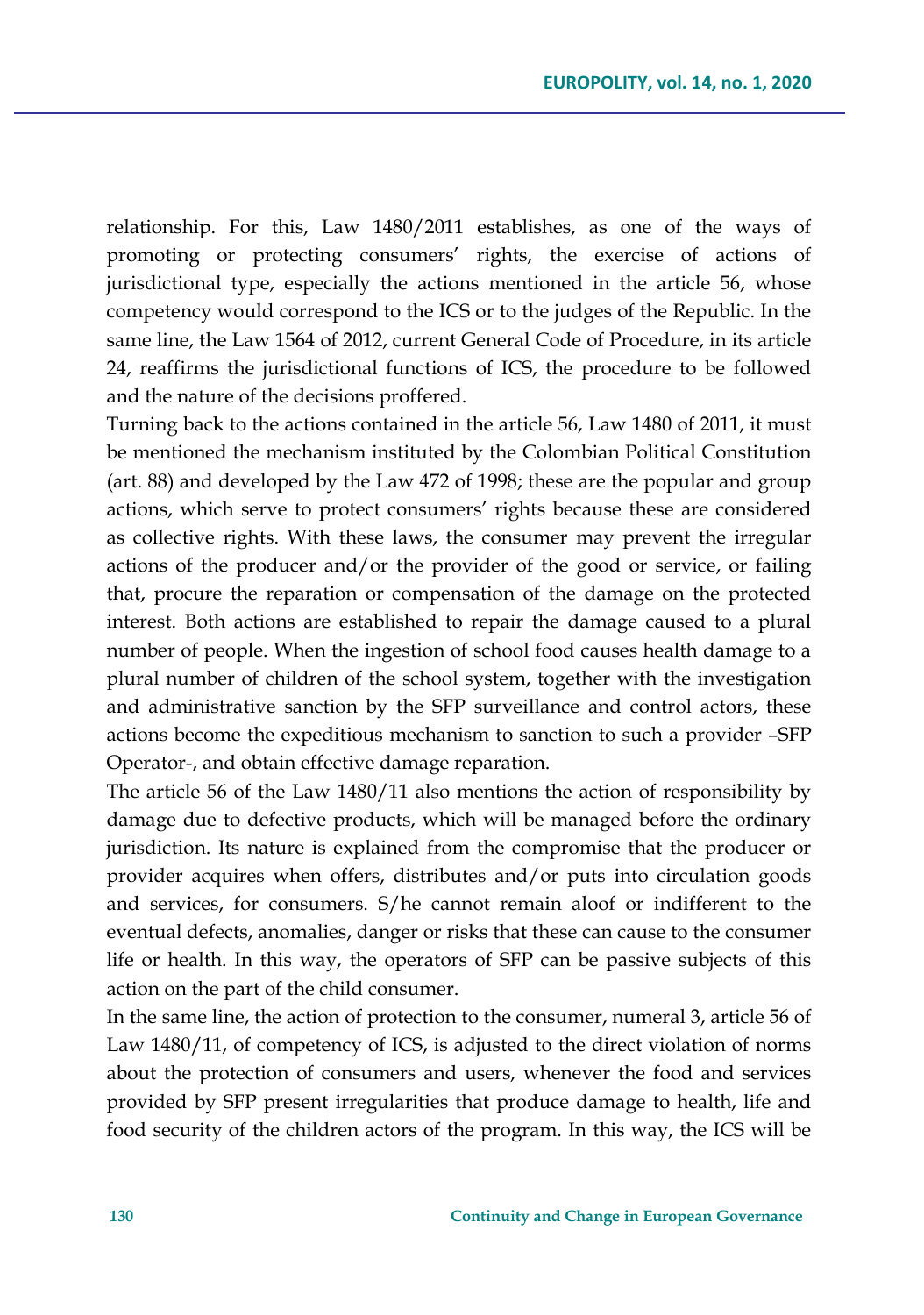in charge of settling the jurisdictional process in which the action of protection to the consumer is in advance, whose judicial procedure will be the verbal or summary verbal, being the ICS the competent to know prevention in all the national territory, or otherwise the civil judge, of such an action.

Without prejudice of the jurisdictional faculties, ICS have administrative faculties to ensure the observance of Law dispositions and to process the investigations because of its non-compliance, as well as to impose the respective sanctions. To impose administrative sanctions, it will be followed the procedure established by the Contentious-Administrative Code – Law 1437 of 2012.

## 3. **CONCLUSION**

In this way, it is evident that there is a national authority regarding the protection of consumers' rights, that counts on effective administrative and jurisdictional procedures to prevent and sanction those actions carried out by producers or providers of good and services, when affecting their quality, suitability or safety, and produce damage to the consumer.

The SFP and its actors are not aloof to the rights of consumer protection established constitutionally and legally. Thus, without prejudice of the administrative and punitive actions that territorial entities, or if failed, the National Ministry of Education may execute, the children consumer through their legal representative or the consumer leagues may assume the defence of their rights when these are violated by SFP Operators when providing food.

### **REFERENCES**

• *Brasil. School Feeding Program* (Programa de Alimentación Escolar, PAE). 2019 Accessed January 4, 2019. http://www.fnde.gov.br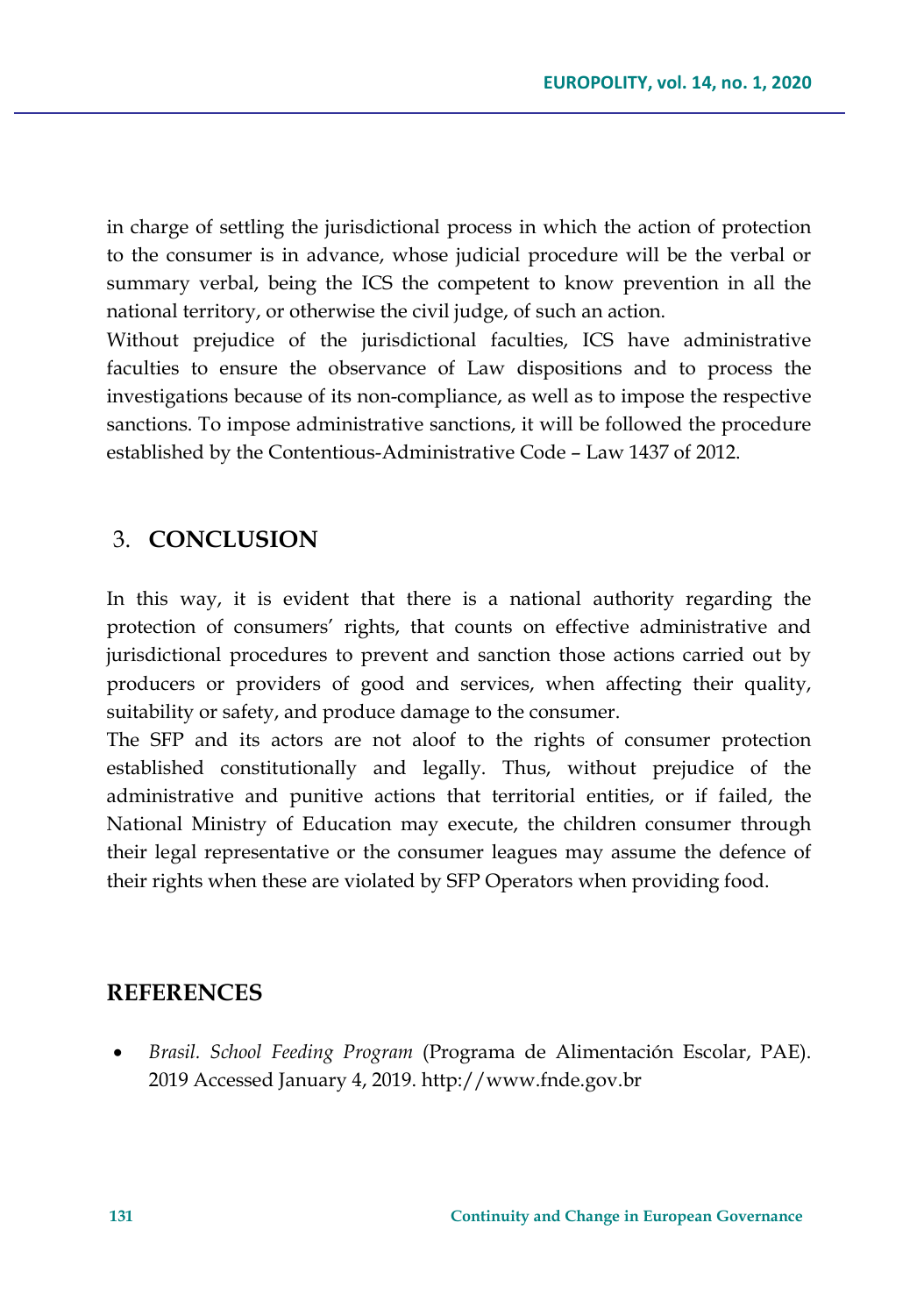- Codex Alimentarius. International Food Standards. *Competent Authorities*. Accessed April 17, 2018. http://www.fao.org/fao-whocodexalimentarius/about-codex/members/detail/en/c/15559/
- Colombian Congress. 2011. *Consumer Statute*. Law 1480 of 2011 of October 12. Official Journal: 48,220
- Colombian Congress. 2006. *Code for Children and Adolescents*. Law 1098 of 2006 of November 8. Official Journal: 46,446.
- Committee on World Food Security (CFS). 2013. *"Global strategic framework for food security and nutrition. Second version"*. Accessed June 30, 2017. http://www.fao.org/fileadmin/templates/cfs/Docs1213/gsf/GSF\_Versio n\_2\_SP.pdf
- Constitutional Court. 2000. *Sentencia STC C-1141 of August 30, 2000*. File D-2830. Speaker Judge: Dr. Eduardo Cifuentes Muñoz. https://www.corteconstitucional.gov.co/relatoria/2000/c-1141-00.htm
- --- 2002. *Sentencia STC C-973 of November 13,* 2002 File D-4032. Reporting Magistrate: Alvaro Tafur Galvis.
- De Leon, Alicia. 2007. "Consumption as a social, economic and legal reality." In *Rights of consumers and users (Doctrine, regulations, jurisprudence, forms)*, 43. Valencia: Tirant lo blanch.
- Espinoza, Manuel. 2015. *A global look at school feeding programs in Latin America and the Caribbean.* http://larae.org/2.0/files/paeenlac.pdf
- FAO. 2019. *School food and nutrition*. Accessed July 10, 2019. http://www.fao.org/school-food/es/
- Giraldo, Alejandro, Caycedo, Carlos and Madriñan Ramón. 2012. *Comments on the New Consumer Statute*. Law 1480 of 2011. Bogotá: Legis
- Herrera, Maria Fernanda. 2019. "More than 1,800 complaints of irregularities in the school feeding program" *La FM*, May 30, 2019. https://www.lafm.com.co/educacion/mas-de-1800-denuncias-porirregularidades-en-programa-de- school-feeding
- JUNAEB. 2019. *PAE School Feeding Program Chile*. Accessed on January 4, 2019 [https://www.junaeb.cl/programa](https://www.junaeb.cl/programa-de-alimentacion-escolar)-de-alimentacion-escolar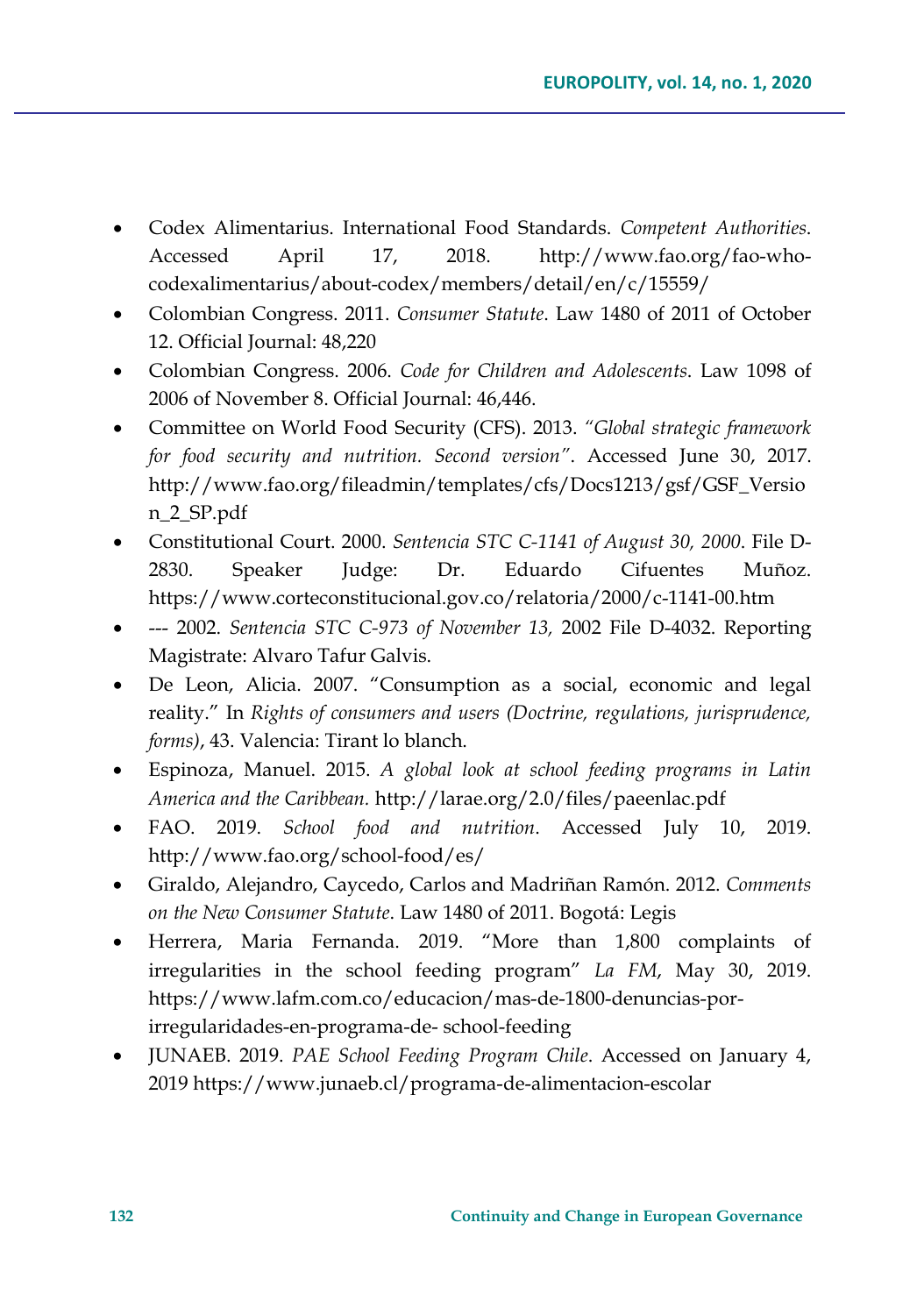- Ministerio de Educación. MEN. 2019. (Ministry of National Education) Colombia. *"Programa de alimentación escolar"* (School Feeding Program). Accessed February 2, 2019. https://www.mineducacion.gov.co/1759/w3 propertyvalue-55307.html
- --- 2015 (Ministry of National Education).Colombia. *Resolution 16432 of 2015*. Food and nutritional aspects. https://www.mineducacion.gov.co/1759/articles-358483\_documentos\_04.pdf
- --- 2015 (Ministry of National Educatio) *"Colombia, the best educated in 2025: Strategic lines of the educational policy of the Ministry of National Education"*. Accessed June 15, 2018. https://www.mineducacion.gov.co/1759/articles-356137\_foto\_portada.pdf
- OECD Education in Colombia. 2018. *National Education Policy Review*. Accessed June 15, 2018. http://www.oecd.org/education/education-incolombia-9789264250604-en.htm
- OECD. *"Education in Colombia"*. 2016. Accessed June 15, 2018. https://www.mineducacion.gov.co/1759/articles-356137\_foto\_portada.pdf
- Presidencia de la Republica de Colombia. 1982. *Decree 1441*, May 24. By which the organization, recognition and control and surveillance regime of leagues and consumer associations is regulated and other provisions are issued. Official diary. 36024.
- *Political Constitution of Colombia* (Const.) (1991) 40vaEd. Legis. Accessed October 11, 2018 [http://basesbiblioteca.uexternado.edu.co:2851/inicio4b8.asp?excode=exter](http://basesbiblioteca.uexternado.edu.co:2851/inicio4b8.asp?excode=externado&analyticsone=UA-54000712-16) [nado&analyticsone=UA](http://basesbiblioteca.uexternado.edu.co:2851/inicio4b8.asp?excode=externado&analyticsone=UA-54000712-16)-54000712-16
- Procuraduria General de la Nación. 2019 (Office of the Solicitor General) *Bulletin 455*. https://www.procuraduria.gov.co/portal/Procuraduriaformulo-cargos-a-exalcalde-de-Cienaga.news
- --- *Boletin 67*. 2019 https://www.procuraduria.gov.co/portal/- Procuraduria\_formulo\_pliego\_de\_cargos\_contra\_Secretaria\_de\_Educaci\_n\_ Distrital\_de\_Cartagena\_y\_supervisora\_de\_contrato\_PAE\_2014-2015.news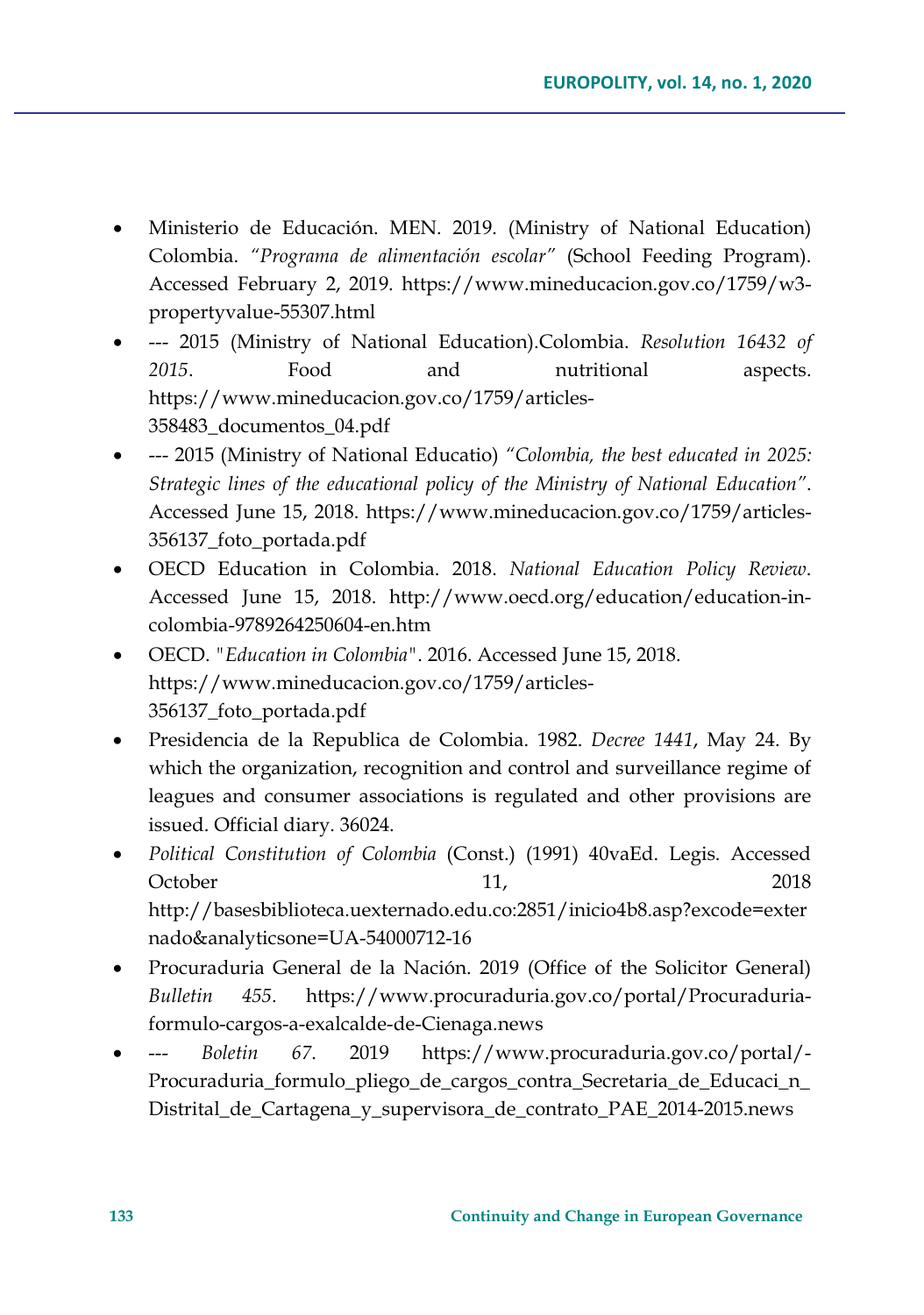- ---. *Bulletin 348*. 2019 https://www.procuraduria.gov.co/portal/Cargosa\_exsecretarios\_de\_Educacion\_del\_Huila\_por\_presuntas\_irregularidades\_e n\_ejecuci\_n\_del\_PAE\_por\_\_4.095\_millones.news
- ---. *Bulletin 194*. 2018 https://www.procuraduria.gov.co/portal/plego-de-cargos-Jhon-Jairo-Torres-por-PAE.news
- *Summary investigation report 201650008709900026E of 2016*. Bogotá District Oversight. [http://veeduriadistrital.gov.co/sites/default/files/files/Publicaciones%20](http://veeduriadistrital.gov.co/sites/default/files/files/Publicaciones%202017/Informe%20de%20investizaje%20sumaria%20201650008709900026E%20de%202016%20(PAE).pdf) [2017/Informe%20de%20investizaje%20sumaria%20201650008709900026E%](http://veeduriadistrital.gov.co/sites/default/files/files/Publicaciones%202017/Informe%20de%20investizaje%20sumaria%20201650008709900026E%20de%202016%20(PAE).pdf) [20de%202016%20\(PAE\).pdf](http://veeduriadistrital.gov.co/sites/default/files/files/Publicaciones%202017/Informe%20de%20investizaje%20sumaria%20201650008709900026E%20de%202016%20(PAE).pdf)
- Superintendence of Industry and Commerce. 2016 (Superintendencia de Industria y Comercio -SIC) Concept consumption ratio. Accessed March 20, 2018. http://www.sic.gov.co/recursos\_user/boletin-juridicosep2016/conceptos/consumidor/16-0155160-01-del-26-julio-de -2016.pdf
- Superintendence of Industry and Commerce. 2016 (Superintendencia de Industria y Comercio -SIC) Concept consumption ratio. Accessed March 20, 2018. http://www.sic.gov.co/recursos\_user/boletin-juridicosep2016/conceptos/consumidor/16-0155160-01-del-26-julio-de -2016.pdf
- Superintendence of Industry and Commerce. 2019.(Superintendencia de Industria y Comercio-SIC). Sentencia -STC- 1518 of February 11, 2019. Ricardo Arias Flórez. Accessed May 20, 2019. https://www.uexternado.edu.co/wpcontent/uploads/2019/03/Sentencia-2019001518SE0000000001.pdf
- UN. *"Sustainable Development Goals,17 goals to transform our world"*. Accessed June 6, 2018.<https://www.un.org/sustainabledevelopment/es/>
- UNICEF. *Convention on the rights of the child 2006*. Accessed June 15, 2018 <http://www.un.org/es/events/childrenday/pdf/derechos.pdf>
- Villalba, Juan. 2011. *Introduction to Consumer Law*. Bogota: New Granada Military University.
- *World Food Program. Zero Hunger*. 2018. Accessed September 25, 2018. https://es1.wfp.org/hambre-cero